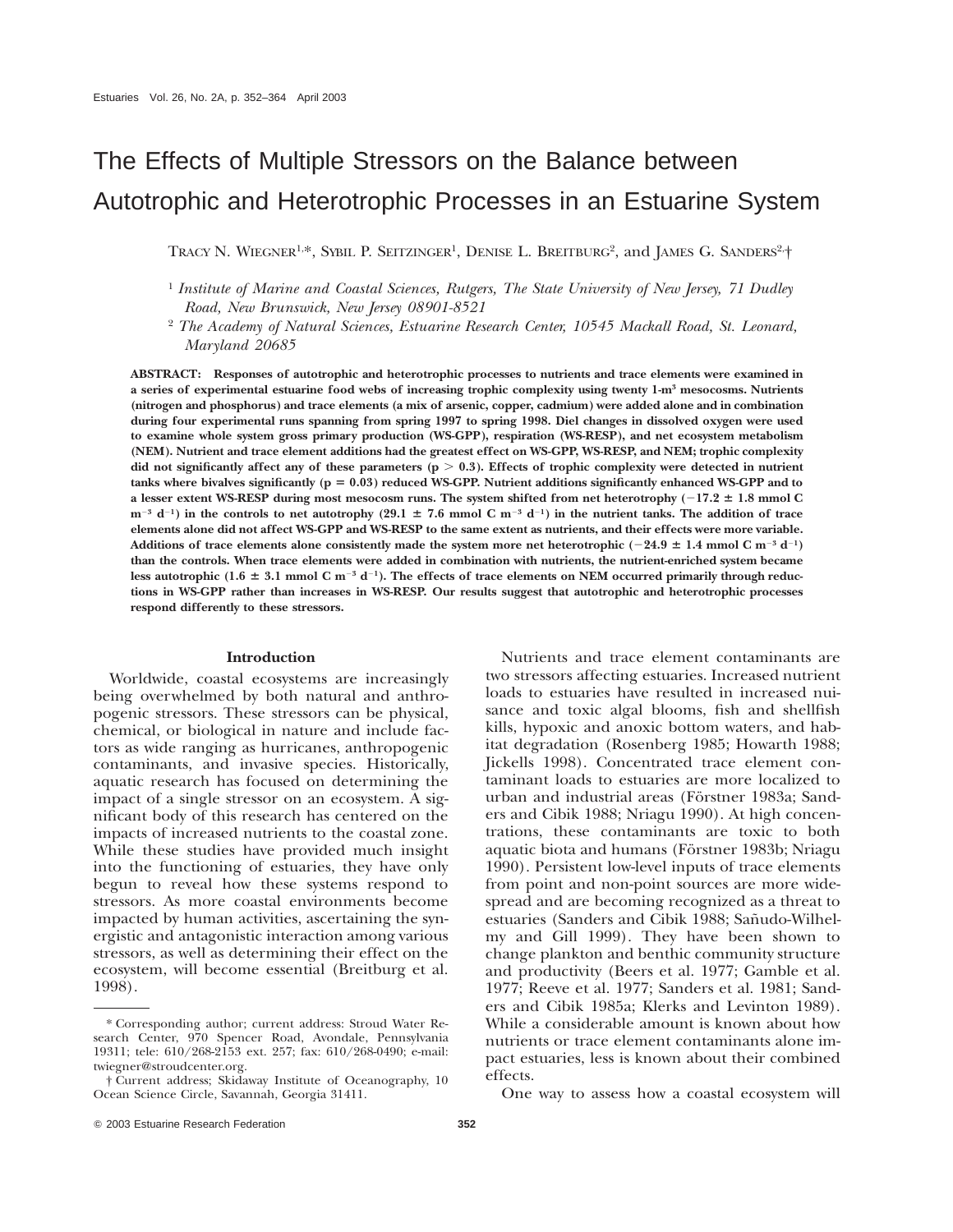TABLE 1. Environmental parameters for individual season mesocosm runs. Data are average  $(\pm \text{ SE})$  values for all mesocosms.

| Season           | Dates                  | Temperature $(^{\circ}C)$ | Salinity $(\%$ o) | pH       |
|------------------|------------------------|---------------------------|-------------------|----------|
| Spring 1997      | May $13$ –June $6$     | 19.1(0.3)                 | 9.6(0.3)          | 8.2(0.2) |
| Summer 1997      | July 1–August 4        | 26.8(0.2)                 | 11.6(0.4)         | 8.1(0.1) |
| Late Summer 1997 | August 19–September 22 | 24.7(0.2)                 | 13.8(0.4)         | 8.1(0.1) |
| Spring 1998      | April 14–May 18        | 17.2(0.3)                 | 7.0(0.0)          | 8.5(0.1) |

respond to increased loads of nutrients and trace elements is to make an integrative measure of its ecological properties. Net ecosystem metabolism is one of the few easily measured integrative properties (Odum and Hoskin 1958); it provides insight into the production and consumption of organic matter through photosynthesis and respiration, respectively. The balance between these two processes determines whether a system is a net producer or consumer of organic matter, affecting the amount of carbon that is stored and exported from a system (Odum 1971). In addition, the balance between photosynthesis and respiration plays a key role in determining whether a system is a net source or sink for carbon dioxide (Schindler et al. 1997; del Giorgio et al. 1999; Carpenter et al. 2001). The coupling between autotrophic and heterotrophic processes can also affect the amount and rate at which carbon is incorporated into lower trophic levels and transferred up the food web (Cole et al. 1988; Findlay et al. 1991; del Giorgio et al. 1999). This coupling can influence the structure, composition, and dynamics of food webs (del Giorgio et al. 1999). Nutrients and trace elements, alone and in combination, may change the balance and coupling between these processes.

The goal of this study was to examine the effects of nutrients and trace elements on whole system photosynthesis, respiration, and metabolism in a series of experimental estuarine food webs of increasing trophic complexity in twenty 1-m3 mesocosms. The model for our simplified food web was the Patuxent River estuary, a Maryland tributary of the Chesapeake Bay. Nutrients (nitrogen and phosphorus) and trace elements (mix of arsenic, copper, and cadmium) were added alone and in combination during four mesocosm runs spanning spring 1997 to spring 1998. These pollutants were specifically chosen because they are currently of concern in the Patuxent River estuary and Chesapeake Bay (D'Elia et al. 1986; Sanders et al. 1987; Riedel et al. 1995, 1998, 2000). The research presented here is part of the COmplexity And STressors in Estuarine Systems (COASTES) project.

#### **Materials and Methods**

#### EXPERIMENTAL DESIGN

The experimental design used in this study is that described by Breitburg et al. (1999) with minor modifications. The experiments were conducted in twenty 1-m3 cylindrical fiberglass mesocosms  $(1.07-m)$  diam  $\times$  1.22-m height) and carried out from spring 1997 to spring 1998 (Table 1). A factorial, randomized block design was used for the experiment, and the mesocosms were set up in a completely crossed design. There were 2 levels of nutrient additions  $\times$  2 levels of trace element additions  $\times$  5 levels of trophic level complexity. Using this experimental design, the entire data set could be statistically analyzed with the experimental run as the blocking factor. Main effects and 2-way interactions could also be analyzed for each of the four individual mesocosm runs.

The mesocosms were contained in outdoor raceways with flowing water from the Patuxent River estuary. This design maintained the mesocosm water temperature close to that of the estuary. Each mesocosm was filled with water from the Patuxent River estuary, screened through  $35-\mu m$  mesh plankton nets. Mesocosms were maintained in a continuous flow-through mode in which 10% of the mesocosm water was exchanged daily for  $1-\mu m$ filtered estuarine water. Mesocosm water was mixed by a PVC 4-blade paddlewheel. The paddlewheels rotated at 2 RPM and changed the direction of their rotation every 6 h. The interior surface of the mesocosm walls was lined with opaque PVC to prevent light penetration. Liners were removed weekly and cleaned to limit the effects of epiphytes on pelagic processes.

All mesocosms contained sandy sediments that were collected in bulk from the shallow sub-tidal Patuxent River estuary. The sediments were sieved and then heat-treated to kill macrofauna. Treated sediments were homogenized by stirring and then transferred to cylindrical (0.5-m diam and 0.15-m deep) PVC sediment trays. The sediment tray in the mesocosm yielded a sediment area:water column volume similar to that in a 4-m depth water column in the estuary.

The experiment was conducted over a 35-d period. During the initial 7 d, the mesocosms were allowed to acclimate. On day 7 and 8, nutrient and trace element loadings were elevated to target levels in the appropriate mesocosms (Table 2). After day 8, nutrient and trace element loading conditions were maintained by continuously pumping these contaminants into the mesocosms. Nutrient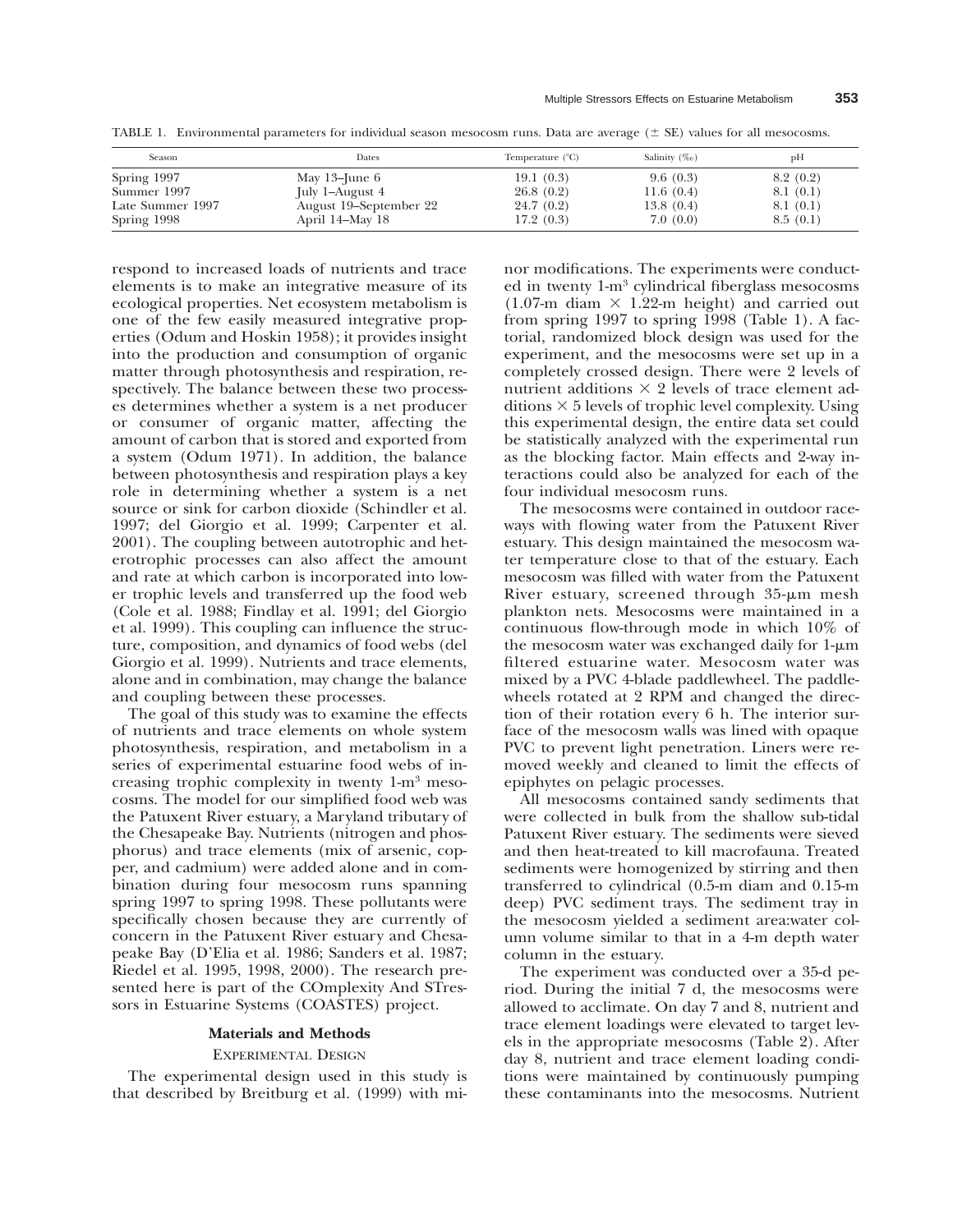TABLE 2. Nutrient loads and trace element concentrations in control and treatment mesocosms. Target nitrogen (N) and phosphorus (P) loading rates in the treatment mesocosms were 1.6 and 0.1 mmol d<sup>-1</sup>, respectively. N and P were added in the forms of NO<sub>3</sub><sup>-</sup> and  $PO<sub>4</sub><sup>3</sup>$ . Target concentrations for arsenic (As), copper (Cu), and cadmium (Cd) in the treatment mesocosms were 12.5, 7.5, and 0.5  $\mu$ g l<sup>-1</sup>, respectively. Loads for silica (Si) and dissolved organic carbon (DOC) are also shown. Data are average ( $\pm$  SE) values for control and treatment mesocosms during the individual season runs.

|                                               | Spring 1997 |             | Summer 1997 |             | Late Summer 1997 |             | Spring 1998 |              |
|-----------------------------------------------|-------------|-------------|-------------|-------------|------------------|-------------|-------------|--------------|
|                                               | Control     | Treatment   | Control     | Treatment   | Control          | Treatment   | Control     | Treatment    |
| N load (mmol N $d^{-1}$ )                     | 2.0(0.3)    | 3.6(0.3)    | 1.5(0.2)    | 3.1(0.2)    | 1.1(0.1)         | 2.7(0.1)    | 1.0(0.2)    | 2.6(0.2)     |
| P load (mmol P $d^{-1}$ )                     | 0.02(0.00)  | 0.12(0.00)  | 0.05(0.00)  | 0.15(0.00)  | 0.07(0.00)       | 0.17(0.00)  | 0.01(0.00)  | 0.11(0.00)   |
| As conc. $(\mu g As 1^{-1})$                  | 0.31(0.01)  | 11.46(0.17) | 0.54(0.02)  | 10.77(0.21) | 0.85(0.03)       | 12.03(0.30) | 0.55(0.01)  | 12.08 (0.21) |
| Cu conc. $(\mu g$ Cu $l^{-1})$                | 1.06(0.06)  | 5.48(0.10)  | 0.71(0.02)  | 5.13(0.10)  | 0.69(0.04)       | 4.15(0.01)  | 0.83(0.04)  | 4.57(0.15)   |
| Cd conc. $(\mu g \text{ Cd } 1^{-1})$         | 0.07(0.00)  | 0.18(0.01)  | 0.04(0.00)  | 0.11(0.00)  | 0.02(0.00)       | 0.08(0.00)  | 0.01(0.00)  | 0.17(0.01)   |
| Si load (mmol Si $d^{-1}$ )                   | 2.5(0.2)    | 2.5(0.2)    | 4.2 $(0.8)$ | 4.2 $(0.8)$ | 3.2(0.4)         | 3.2(0.4)    | 1.0(0.4)    | 1.0(0.4)     |
| DOC load (mmol C d <sup>-1</sup> ) 24.7 (1.2) |             | 24.7 (1.2)  | 24.5(0.8)   | 24.5(0.8)   | 33.3(5.7)        | 33.3(5.7)   | 30.7(0.7)   | 30.7(0.7)    |

tanks  $(+N)$  received 1.61 mmol  $NO<sub>3</sub>^-N$  d<sup>-1</sup> and 0.1 mmol  $PO_4^{3-}P$  d<sup>-1</sup> (Table 2). The  $NO_3^-$  and  $PO<sub>4</sub><sup>3-</sup>$  loads to the +N tanks were 1.8–2.6 and 2.4– 11 times higher than the loads to the control tanks, which received water from the Patuxent River. The  $NO<sub>3</sub><sup>-</sup>$  load to the +N mesocosms was 1.3–1.6 times higher than the average dissolved inorganic nitrogen (DIN) loadings measured to the nearby surface layer of the Patuxent River from 1984 to 1995 (Hagy 1996; Breitburg et al. 1999). These nutrient loadings were chosen to simulate effects of potential change in land use and population in the Patuxent River estuary watershed while maintaining a 16:1 nitrogen:phosphorus ratio in the nutrient addition. Target trace element concentrations for the trace element treatments  $(+T)$  were 12.5, 7.5, and 0.5  $\mu$ g l<sup>-1</sup> for arsenic, copper, and cadmium, respectively (Table 2). Trace element concentrations in  $+T$  tanks were 3–37 times higher than those in the controls (Table 2); they were 2–48 times higher than the ambient concentrations measured in the river along a salinity gradient during routine monitoring of the COASTES program from May 1995 to October 1997 (Riedel et al. 2000), but were within the range of concentrations measured within the Chesapeake Bay system.

These trace element concentrations were chosen to cause changes in the structure and function of lower trophic levels but not to cause acute mortality to higher organisms (Sanders and Riedel 1998).

Five levels of system complexity were tested in this study, building from simple to successively more complex systems. Trophic complexity was defined in this study as the hierarchical organization of an ecological system's food web. The complexity treatments were +plankton (includes phytoplankton, bacteria, and microzooplankton from the estuarine water that passed through the  $35-\mu m$  mesh net), +zooplankton (meso and larger microzooplankton added to the plankton assemblage), 1fish (juvenile fish added to zooplankton assemblage),  $+$ bivalves (bivalves added to fish assemblage), and +benthos (anemones added to bivalve assemblage). Mesozooplankton additions were dominated by calenoid copepods (Table 3); *Acartia tonsa* was the most abundant species during the 4 runs ( $> 95\%$ ). These copepods feed on phytoplankton and microzooplankton (Heinle 1966). The copepod densities used in the experiment were chosen to simulate the average density found in the Patuxent River. The fish used were juvenile mummichogs (*Fundulus heteroclitus*; Table 3). Mum-

TABLE 3. Starting density and size of copepods (density only), fish, bivalves, and benthic invertebrates in each mesocosm run. Data are average values ( $\pm$  SE) for mesocosms with that trophic complexity treatment (refer back to Methods for trophic complexity treatment descriptions). Density is measured as the number of individuals in a mesocosm. *Mya* were not included in the summer and later summer runs.  $na = not applicable.$ 

|                                    | Spring 1997  | Summer 1997  | Late Summer 1997 | Spring 1998  |
|------------------------------------|--------------|--------------|------------------|--------------|
| Adult copepod density              | (0.5)<br>3.8 | 3.8<br>(0.4) | (0.2)<br>4.4     | (0.2)<br>5.1 |
| Fish density                       | (0)<br>9     | (0)          | 8<br>(0)         | (0)          |
| Wet fish weight $(g)$              | 0.04(0.00)   | 0.06(0.00)   | (0.00)<br>0.1    | 0.06(0.00)   |
| Oyster density                     | 50<br>(0)    | 50<br>(0)    | 50<br>(0)        | 50<br>(0)    |
| Oyster area $\rm (cm^2)$           | 1.96(0.03)   | 2.17(0.06)   | 2.45(0.06)       | 2.45(0.08)   |
| <i>Macoma</i> density              | 82<br>(1)    | 108<br>(1)   | 65<br>(0)        | 35<br>(1)    |
| <i>Macoma</i> area $\text{(cm)}^2$ | 0.94(0.03)   | 0.99(0.01)   | 1.30(0.01)       | 1.26(0.03)   |
| $Mya$ density                      | 13<br>(1)    | na           | na               | (0)<br>9     |
| $Mya$ area (cm <sup>2</sup> )      | 1.21(0.03)   | na           | na               | 1.41(0.04)   |
| Anemone density                    | 21<br>(4)    | 39<br>(4)    | 21<br>(2)        | 39<br>(3)    |
| Anemone area (cm <sup>2</sup> )    | 0.63(0.03)   | 0.25(0.02)   | 0.21(0.02)       | 0.82(0.06)   |
|                                    |              |              |                  |              |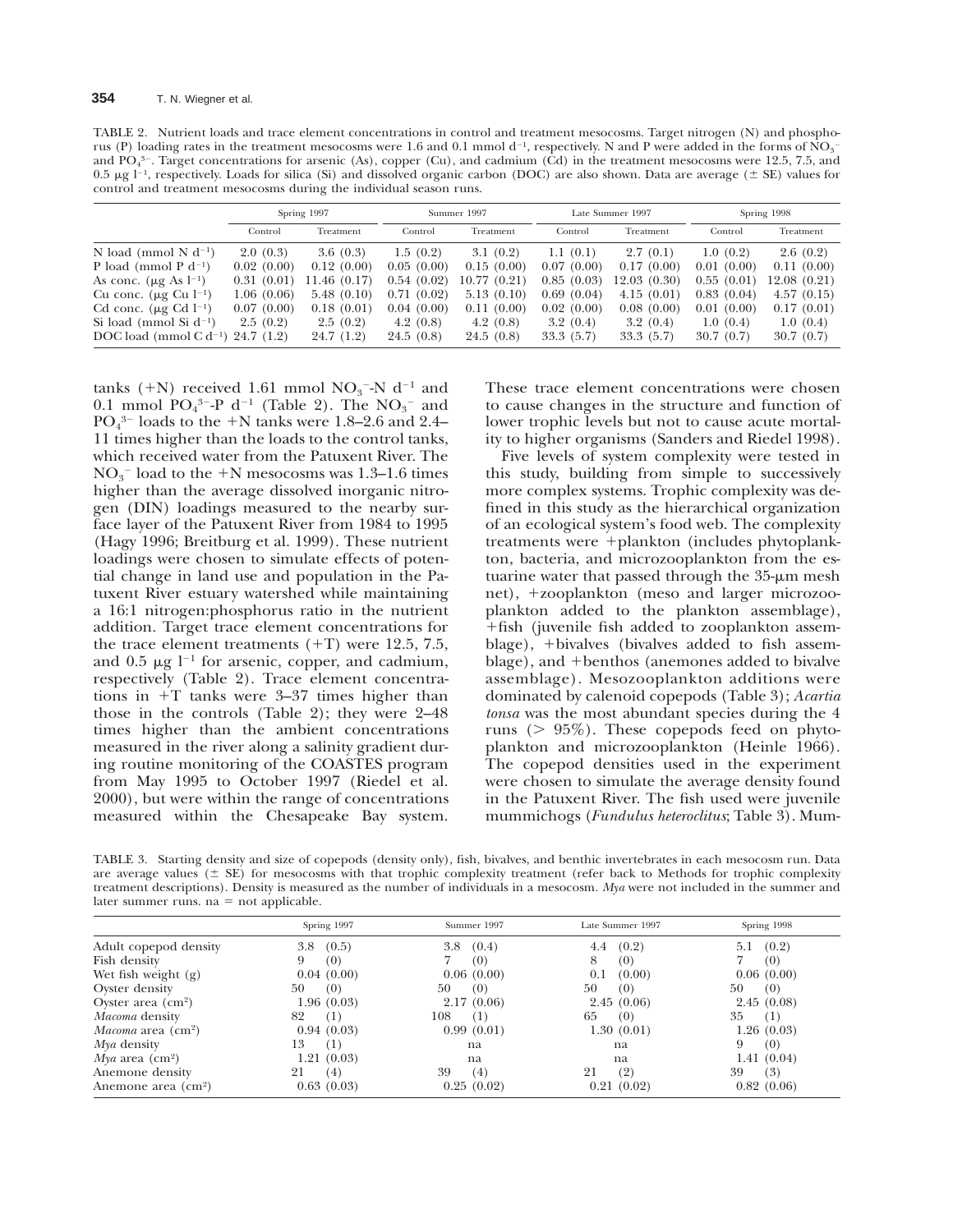michogs are one of the most abundant shallow-water fish in Atlantic coast estuaries and are important as both prey and predators in estuarine food webs (Kneib 1986). They feed on benthic invertebrates, benthic algae, and zooplankton. The fish densities used in the experiment were sufficient to allow for the fish growth rate in the tanks to be based on several fish but to avoid the complete consumption of fish prey in the mesocosms (Breitburg et al. 1999). The bivalves added were the eastern oyster (*Crassostrea virginica*) and two types of clam (*Macoma balthica* and *Mya arenaria*; *Mya* in spring 1997 and 1998 only; Table 3). These species are common in the Patuxent River and adjacent Chesapeake Bay and were chosen because they represent different habitat types and/or trophic groups. Oysters are a key epifaunal species in Chesapeake Bay found on hard substrates; they are suspension feeders primarily consuming phytoplankton, but are capable of consuming other suspended foods such as detritus and attached bacteria (Crosby et al. 1990; Langdon and Newell 1990; Baldwin and Newell 1991). *Macoma* are an infaunal species found in muddy and sandy environments; they are both suspension and deposit feeders. *Mya* are also found in sandy environments and are suspension feeders. The anemones used were *Diadumene leucolena* (Table 3). *Diadumene* are an epifaunal species found on hard substrates and are predators feeding primarily on zooplankton. The criteria that were used to determine the initial fish densities in the experiment were also used for the bivalves and anemones. Oysters were glued to PVC panels and suspended vertically and clams were added to the sediment tray in the +bivalves and 1benthos. Anemones were attached to PVC plates suspended vertically in the +benthos mesocosms.

### **MEASUREMENTS**

Consecutive dawn-dusk-dawn measurements of dissolved oxygen were made weekly for each mesocosm to calculate rates for whole system gross primary production (WS-GPP), respiration (WS-RESP), and net ecosystem metabolism (NEM; Odum and Hoskin 1958; Oviatt et al. 1986a,b, 1993, 1995). Dissolved oxygen measurements were made with a YSI oxygen probe (Model 57) that was air-calibrated daily. Changes in the dissolved oxygen concentrations from dawn<sub>1</sub>-dusk-dawn<sub>2</sub> were the result of biological processes (photosynthesis and respiration) and diffusive exchange (D) with the atmosphere; measurements for calculating the diffusive flux of oxygen across the air-water boundary are described in the following paragraphs. Rates of whole system net primary production (NPP) were calculated from the increase in the dissolved oxygen concentration from dawn<sub>1</sub> to dusk

(NPP =  $(O_{2dusk} - O_{2dawn1}/T) + D$ , where  $O_2$  was the dissolved oxygen concentration measured at dusk and dawn<sub>1</sub>, T was the number of hours between these measurements, and D was the diffusive flux across the air-water boundary). WS-RESP rates were calculated from the decrease in the dissolved oxygen concentration from dusk to dawn<sub>2</sub> (WS- $RESP = (O_{2dusk} - O_{2dawn2}/T) + D)$ . Rates for WS-GPP were estimated from the sum of the rates for NPP and WS-RESP (WS-GPP  $=$  NPP  $+$  WS-RESP). NEM was calculated over a 24-h period as the difference between WS-GPP and WS-RESP (NEM  $=$  $WS-GPP_{day}$  –  $WS-RESP_{24H}$ , where  $WS-GPP_{day}$  was the amount of gross primary production that occurred during daylight hours and WS-RESP $_{24H}$  was the amount of respiration that occurred over 24 h). For this calculation, we assumed that the whole system respiration rate was constant over a diurnal cycle ( $RESP_{day} = RESP_{night}$ ). This assumption is in agreement with other literature (Carignan et al. 2000).

Measured dissolved oxygen fluxes were corrected for air-water oxygen diffusion based on measured rates of  $SF<sub>6</sub>$  air-water diffusion (Wanninkhof et al. 1987; Upstill-Goddard et al. 1990; Wanninkhof 1992).  $SF_6$  was added to five randomly chosen mesocosms and the change in its concentration was measured daily during the third week of each experiment. Tanks were inoculated with 7.5 ml of deionized water with a  $SF_6$  concentration of 0.24 mmol  $SF_6$  l<sup>-1</sup>. Tanks equilibrated at least 12 h before sampling. Duplicate water samples were collected at 0.5-m depth from the mesocosms and were analyzed within a week of collection.

Dissolved  $SF<sub>6</sub>$  concentrations in the water were analyzed using a headspace equilibrium method. A 2-ml sample was extracted from the headspace and injected into a Shimadzu gas chromatograph equipped with an electron capture detector (Shimadzu GC-8A).  $SF_6$  was separated from other atmospheric gases using a molecular sieve column 5A at a flow rate of 26 ml min<sup>-1</sup> with N<sub>2</sub> as a carrier gas and a column and detector temperature of 25°C and 300°C, respectively (modified from Wanninkhof et al. 1987).

Measured  $SF_6$  fluxes were used to calculate  $SF_6$ piston velocities using the equation  $k = F/(C_w$ .  $C<sub>o</sub>$ ), where k represents the piston velocity, F the flux of  $SF_6$  from the tanks,  $C_w$  the concentration of  $SF_6$  in the water, and  $C_6$  the concentration of  $SF_6$ in the water at equilibrium with the atmosphere (Upstill-Goddard et al. 1990). The equation was simplified by assuming that Co equals zero because the concentration of  $SF_6$  added to the mesocosm is orders of magnitude greater than the concentration in the water if it were in equilibrium with the atmosphere (Cole and Caraco 1998).  $SF_6$  piston ve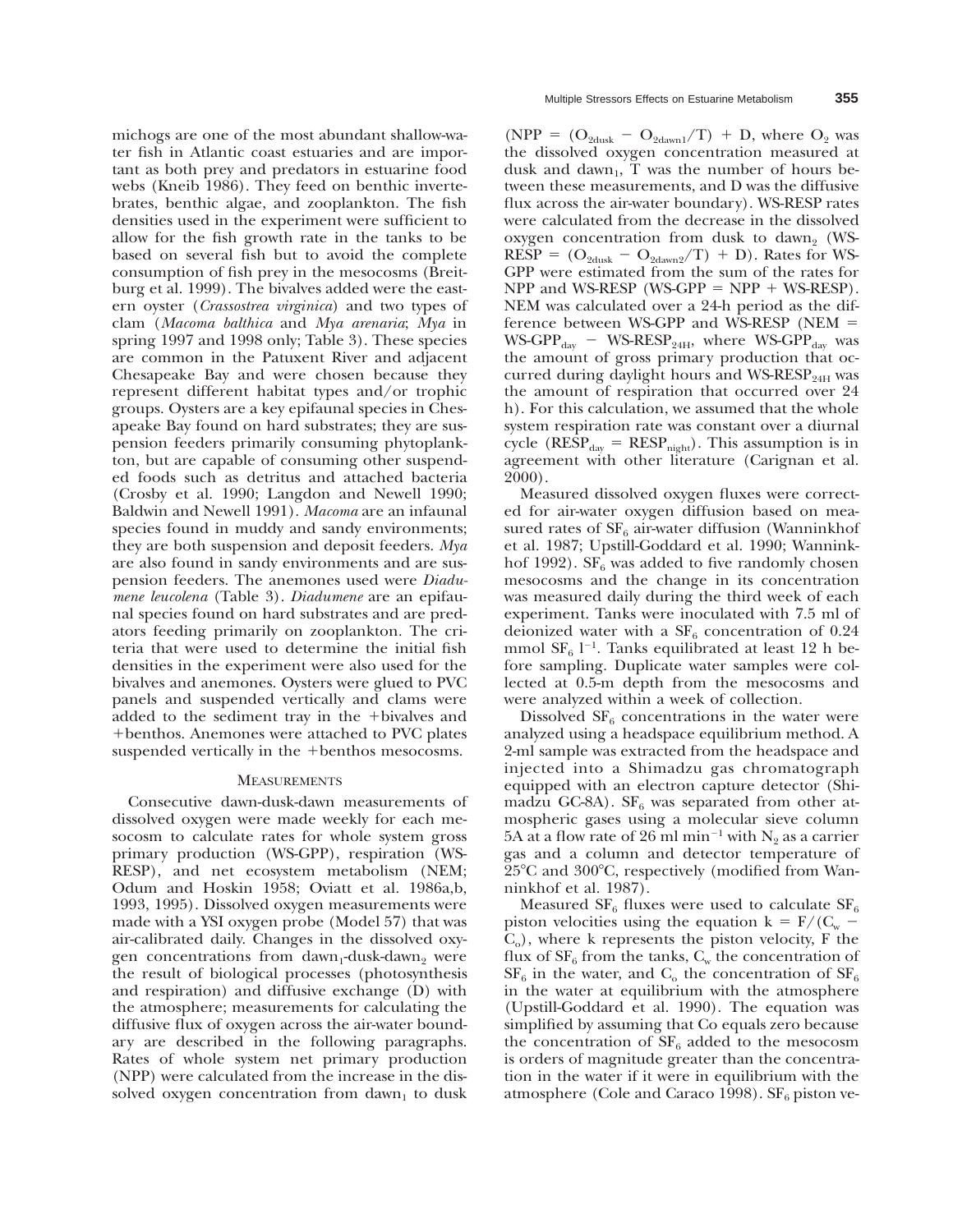locities were converted to  $O_2$  piston velocities using a Schmidt number relationship

$$
k_{O2} = (Sc_{O2}/Sc_{SF6})^{(-1/2)} \times k_{SF6},
$$

where  $k_{O2}$  is the oxygen piston velocity,  $Sc_{O2}$  is the Schmidt number for oxygen,  $Sc_{SF6}$  is the Schmidt number for  $SF_6$ , and  $k_{SF6}$  is the piston velocity for  $SF<sub>6</sub>$  (Wanninkhof et al. 1987; Wanninkhof 1992). Schmidt numbers were obtained from Wanninkhof (1992). The oxygen piston velocities from the five tanks were averaged and used to estimate diffusive fluxes from all tanks. Our oxygen piston velocities ranged from 5.9 to 10.8 cm  $h^{-1}$  and are comparable to those reported for other estuaries (Marino and Howarth 1993; Raymond and Cole 2001). In spring 1998, diffusive fluxes were not measured; instead, diffusive fluxes calculated for spring 1997 were applied  $(10.8 \text{ cm h}^{-1})$ . Temperature, salinity, and stirring conditions for spring 1998 were similar to those in 1997.

Diffusive fluxes (D) of oxygen were calculated using the following equation:

$$
D = k_{O2} \times (O_2 - O_{2sat}),
$$

where  $O_2$  is the measured dissolved oxygen concentration in the water and  $O_{2sat}$  is what the dissolved oxygen concentration would be in the water if it was in equilibrium with the atmosphere.

WS-GPP, WS-RESP, and NEM were converted to units of carbon assuming a photosynthetic and respiratory quotient of 1 (Valiela 1995; Falkowski and Raven 1997).

# STATISTICAL ANALYSIS

Analysis of variance (ANOVA) was used to examine the direct and interactive effects of nutrient additions (N), trace element additions (T), and system complexity (C) on WS-GPP, WS-RESP, and NEM. WS-GPP, WS-RESP, and NEM were normalized using a square root transformation. The statistical model used to analyze the data set for all four mesocosm experiments (runs) was: variable  $=$  $run + N + T + C + N \times T + N \times C + T \times C +$  $N \times T \times C$ . For analyses of the individual runs, the three-way interaction term and mesocosm run were dropped. Full models were simplified by successively dropping non-significant interaction terms ( $p > 0.25$ ) until the overall F statistic for the main effects was no longer improved by the simplification. Main effects were always retained in the model. Post hoc tests (Tukey's Studentized Range and Least-Square Means [LSM]) were used to determine significant differences among trophic complexity treatments and trophic complexity/ stressor interactions. Statistical analyses were conducted using SAS (version 8: GLM). Data in figures and text are presented as means  $(\pm \text{ SE})$  of stressor

TABLE 4. P-values for ANOVA examining the main effects and 2-way interactions of nutrient additions, trace element additions, and trophic complexity on WS-GPP, WS-RESP, and NEM. N, T, and C represent nutrients, trace elements, and trophic complexity, respectively. Analyses of entire experiment and in $dividual$  runs are presented.  $na = not$  applicable.

| Main Effects/<br>2-Way Interactions | WS-GPP | <b>WS-RESP</b> | <b>NEM</b> |
|-------------------------------------|--------|----------------|------------|
| Overall                             |        |                |            |
| N                                   | 0.0001 | 0.0042         | 0.0001     |
| T                                   | 0.0001 | 0.2382         | 0.0403     |
| C                                   | 0.3147 | 0.6878         | 0.6105     |
| $N\times T$                         | 0.0226 | na             | 0.0158     |
| $N\times C$                         | 0.0284 | na             | na         |
| Spring 1997                         |        |                |            |
| N                                   | 0.0001 | 0.0001         | 0.0071     |
| T                                   | 0.0001 | 0.0001         | 0.0419     |
| C                                   | 0.0371 | 0.0756         | 0.3481     |
| $N\times T$                         | 0.0001 | 0.0582         | 0.0057     |
| $N\times C$                         | 0.0027 | na             | na         |
| Summer 1997                         |        |                |            |
| N                                   | 0.0001 | 0.0001         | 0.0001     |
| T                                   | 0.0002 | 0.0092         | 0.5754     |
| $\overline{C}$                      | 0.9583 | 0.3450         | 0.4721     |
| Late Summer 1997                    |        |                |            |
| N                                   | 0.0001 | 0.0001         | 0.0003     |
| T                                   | 0.0004 | 0.0624         | 0.2991     |
| C                                   | 0.8065 | 0.0006         | 0.6800     |
| $N\times T$                         | na     | 0.0345         | 0.1968     |
| Spring 1998                         |        |                |            |
| N                                   | 0.0001 | 0.0185         | 0.0010     |
| T                                   | 0.2268 | 0.0144         | 0.8409     |
| C                                   | 0.0114 | 0.1095         | 0.0592     |
| $N\times T$                         | 0.0924 | na             | 0.0356     |
| $N\times C$                         | 0.0277 | na             | na         |

treatments (controls, nutrients only, trace elements only, nutrients plus trace elements) unless otherwise noted.

#### **Results**

# WHOLE SYSTEM GROSS PRIMARY PRODUCTION

Nutrient additions significantly affected WS-GPP over the entire experiment (Table 4). It was approximately 2.3 fold higher in  $+N$  mesocosms relative to the controls (Table 5 and Fig. 1a). WS-GPP was also significantly higher in treatments with nutrient additions as compared to controls during the individual runs (Table 4). It was 2.6 (average of two springs), 1.7, and 3.2 times higher in the 1N mesocosms as compared to the controls in the spring, summer, and late summer, respectively (Table 5).

Trace element additions significantly affected WS-GPP over the entire experiment (Table 4); however, the direction of the response they elicited during individual runs varied (Table 5). During the spring runs, WS-GPP in  $+T$  mesocosms was similar to that of the controls (Table 5). However,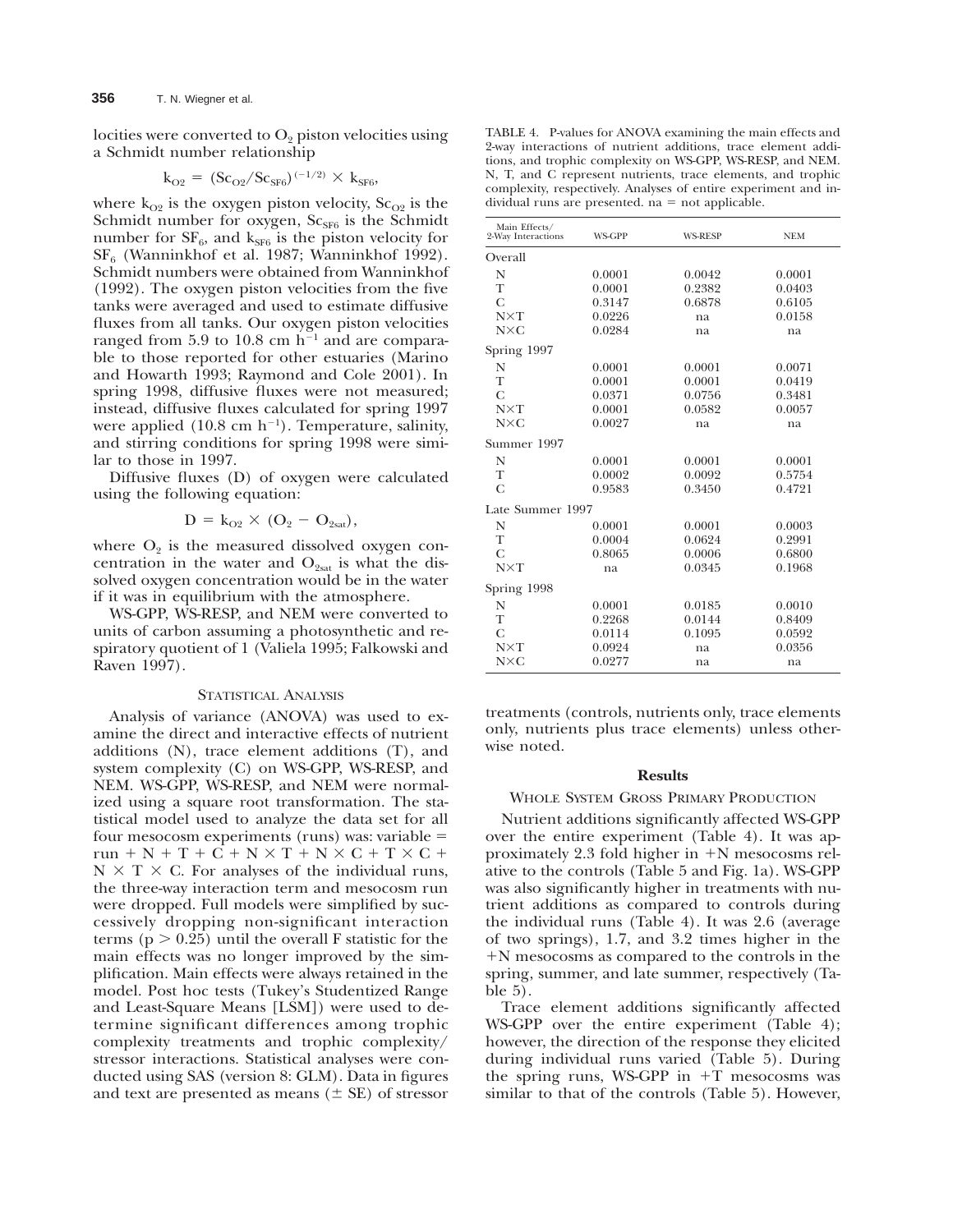TABLE 5. WS-GPP, WS-RESP, and NEM (mmol C m<sup>-3</sup> d<sup>-1</sup>) in different stressor treatments for the entire experiment and individual runs. Data are averages ( $\pm$  SE).  $+N$ ,  $+T$ , and  $+N+T$ represent tanks receiving nutrient additions only, trace element additions only, and combined nutrient and trace element additions, respectively.

| Treatment        | <b>WS-GPP</b> | <b>WS-RESP</b> | <b>NEM</b>   |  |  |
|------------------|---------------|----------------|--------------|--|--|
| Overall          |               |                |              |  |  |
| Control          | 40.7(2.8)     | 57.9 (2.8)     | $-17.2(1.8)$ |  |  |
| $+N$             | 95.0(3.8)     | 65.9(5.6)      | 29.1 (7.6)   |  |  |
| $+T$             | 36.1(2.5)     | 61.0(2.7)      | $-24.9(1.4)$ |  |  |
| $+N+T$           | 71.3(2.6)     | 69.6 (2.7)     | 1.6(3.1)     |  |  |
| Spring 1997      |               |                |              |  |  |
| Control          | 40.4(2.3)     | 54.3 (4.2)     | $-13.9(2.1)$ |  |  |
| $+N$             | 109.0(10.9)   | 30.6(4.3)      | 78.5 (13.7)  |  |  |
| $+T$             | 44.4 (3.4)    | 67.9 (2.2)     | $-23.5(2.5)$ |  |  |
| $+N+T$           | 64.1 $(5.5)$  | 56.2 (2.7)     | 8.0(7.8)     |  |  |
| Summer 1997      |               |                |              |  |  |
| Control          | 57.5(4.8)     | 69.0 (3.4)     | $-11.5(1.4)$ |  |  |
| $+N$             | 97.7(4.5)     | 95.3(4.7)      | 2.4(4.6)     |  |  |
| $+T$             | 41.2(2.0)     | 61.1 $(4.2)$   | $-19.9(2.6)$ |  |  |
| $+N+T$           | 69.4 (1.8)    | 80.9 (4.8)     | $-11.6(4.5)$ |  |  |
| Late Summer 1997 |               |                |              |  |  |
| Control          | 27.5(1.6)     | 43.6 (1.2)     | $-15.9(2.3)$ |  |  |
| $+N$             | 84.1 (3.7)    | 67.1(2.0)      | 17.0(3.4)    |  |  |
| $+T$             | 19.0(0.6)     | 43.7(2.1)      | $-24.6(2.0)$ |  |  |
| $+N+T$           | 66.3(3.4)     | 63.1(1.1)      | 3.2(3.9)     |  |  |
| Spring 1998      |               |                |              |  |  |
| Control          | 37.5(1.0)     | 65.0(3.7)      | $-27.5(3.8)$ |  |  |
| $+N$             | 89.2 (5.3)    | 70.8(3.4)      | 18.4(4.8)    |  |  |
| $+T$             | 39.7(1.8)     | 71.1(1.8)      | $-31.4(0.5)$ |  |  |
| $+N+T$           | 85.2 (3.2)    | 78.2 (1.9)     | 7.0(5.1)     |  |  |

during the summer and late summer runs, trace element additions alone decreased WS-GPP (Table 5). The response of WS-GPP to trace elements in  $+N+T$  mesocosms contributed to the overall significant response of WS-GPP to trace elements (Fig. 1b,c). In the  $+N+T$  tanks, there was a significant interaction between nutrients and trace elements over the entire experiment where trace elements reduced the nutrient-induced WS-GPP response (Fig. 1c). While this pattern was consistent across most runs, it was only significant during spring 1997 (Table 4).

Trophic complexity did not significantly affect WS-GPP over the entire experiment (Table 4). Although there was a significant effect of trophic complexity on WS-GPP during spring 1997 and 1998, Tukey's Studentized Range and LSM post hoc analyses revealed that there were either no significant differences among the trophic treatments (spring 1997) or that trophic complexity did not consistently affect WS-GPP (spring 1998). In contrast, there was a significant interaction between nutrients and trophic complexity over the entire experiment affecting WS-GPP (Table 4). In  $+N$ tanks, WS-GPP was lower in the +bivalves and



Fig. 1. Response of WS-GPP and WS-RESP to nutrient, trace element, and combined nutrient and trace element additions. A) Nutrients stimulated WS-GPP and to a lesser extent WS-RESP. B) Trace element additions alone decreased WS-GPP while not affecting WS-RESP. C) Trace element additions decreased WS-GPP in the presence of nutrients; they did not affect WS-RESP. Bars are overall averages ( $\pm$  SE). +N, +T, and +N+T represent tanks receiving nutrient additions only, trace element additions only, and combined nutrient and trace element additions, respectively.

1benthos treatments compared to that in the  $+$ plankton and  $+$ fish treatments (Fig. 2; LSM post hoc test).

## WHOLE SYSTEM RESPIRATION

Nutrient additions significantly affected WS-RESP over the entire experiment (Table 4). It was 1.1 times higher in tanks with nutrients than in controls (Table 5 and Fig. 1a). In general, nutrient additions increased WS-RESP during the individual



Fig. 2. Effects of trophic complexity on WS-GPP in nutrient  $tanks$  (+N). WS-GPP was lower in mesocosms with bivalves. Bars are overall averages  $(\pm$  SE). P, F, BIV, and B represent trophic complexity treatments  $+$ plankton,  $+$ fish,  $+$ bivalves, and  $+$ benthos, respectively.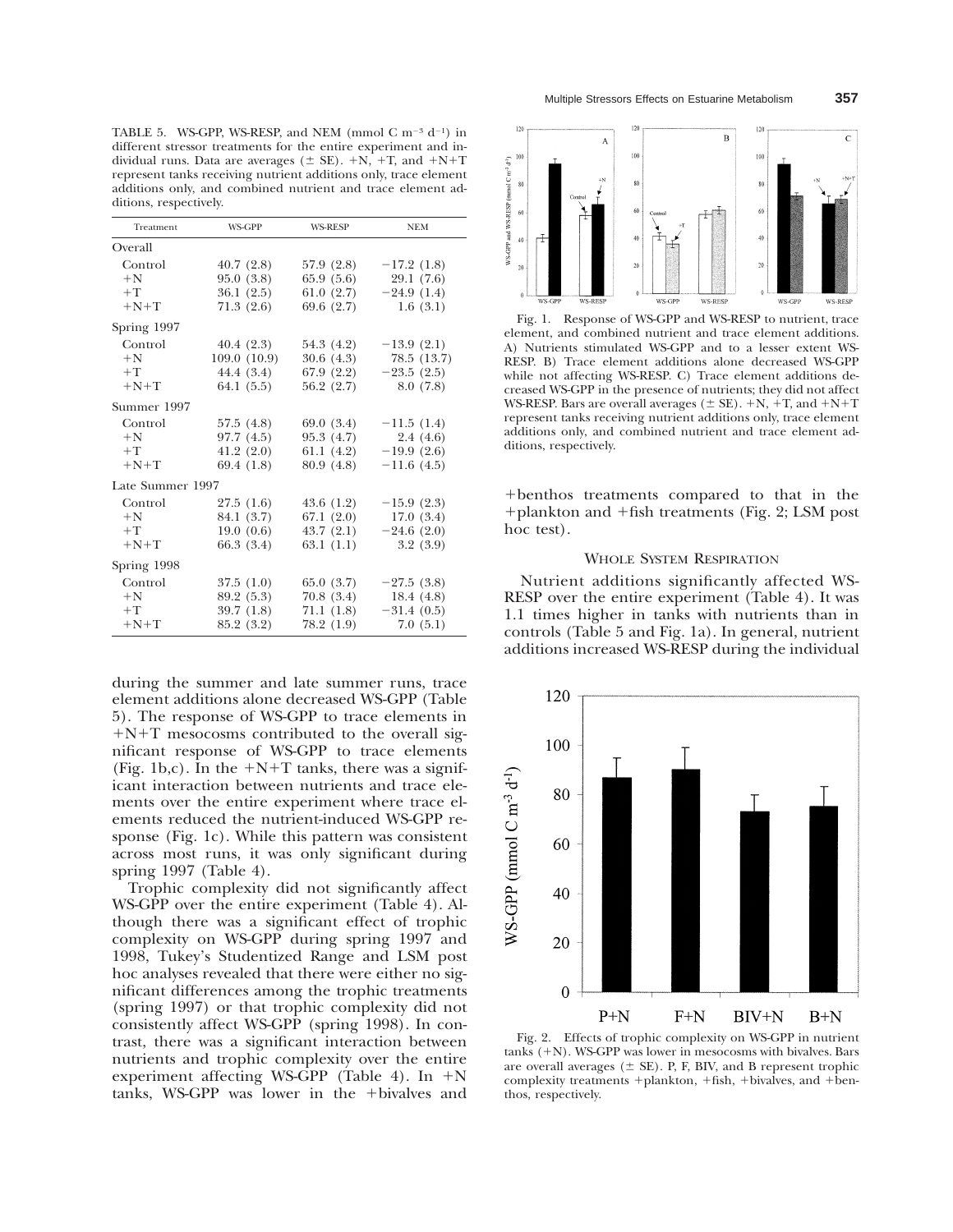runs. In the summer, late summer, and spring 1998, WS-RESP was 1.4, 1.5, and 1.1 times higher in tanks receiving nutrients relative to the controls (Table 5). In contrast, during spring 1997, nutrient additions decreased WS-RESP relative to the controls (Table 5).

Trace element additions did not significantly affect WS-RESP over the entire experiment (Table 4 and Fig. 1b). During the spring and summer runs trace elements did significantly affect WS-RESP (Table 4). In these runs, the direction of the response the trace elements elicited varied and the magnitude of the response was relatively small (Table 5). In the spring, WS-RESP was 1.2 (average of two springs) times higher in  $+T$  tanks compared to the controls (Table 5). In contrast, during summer 1997, WS-RESP in the  $+T$  tanks represented only 88% of the respiration observed in the controls (Table 5).

Trophic complexity did not significantly affect WS-RESP over the entire experiment except during late summer 1997 (Table 4). WS-RESP was significantly higher in the +bivalves (57.6  $\pm$  5.1 mmol C m<sup>-3</sup> d<sup>-1</sup>; Tukey's Studentized Range post hoc test) treatment compared to the  $+$ plankton  $(55.2 \pm 3.8 \text{ mmol C m}^{-3} \text{ d}^{-1})$ . It was also higher in the +benthos (59.2  $\pm$  4.1 mmol C m<sup>-3</sup> d<sup>-1</sup>; Tukey's Studentized Range post hoc test) treatment compared to the +plankton (55.2  $\pm$  3.8 mmol C  $m^{-3}$  d<sup>-1</sup>), +zooplankton (52.9  $\pm$  4.3 mmol C m<sup>-3</sup>  $d^{-1}$ ), and +fish (53.7  $\pm$  4.4 mmol C m<sup>-3</sup> d<sup>-1</sup>).

## NET ECOSYSTEM METABOLISM

Nutrient additions significantly affected NEM over the entire experiment and during the individual runs (Table 4). In general,  $+N$  mesocosms were autotrophic compared to the controls, which were heterotrophic (Table 5 and Fig. 3). Net autotrophy ranged from  $+2.4$  to  $+78.5$  mmol C m<sup>-3</sup>  $d^{-1}$  in the +N mesocosms (Table 5). Net heterotrophy in the controls ranged from  $-11.5$  to  $-27.5$ mmol C m<sup>-3</sup> d<sup>-1</sup> (Table 5).

Trace elements significantly affected NEM over the entire experiment (Table 4). Their addition consistently resulted in greater net system heterotrophy compared to the controls (Fig. 3 and Table 5). In tests of individual mesocosm runs, however, trace elements only significantly affected NEM during spring 1997 (Table 4). It appears that the  $+N+T$  mesocosms contributed to the significant response of the NEM to trace elements (Table 4). In general, mesocosms receiving additions of trace elements and nutrients were less autotrophic than tanks receiving only nutrient additions (Table 5 and Fig. 3). Although the above pattern was consistent during all runs, the nutrient/trace element



Fig. 3. Response of NEM to nutrient and trace element additions. Before stressor additions, the mesocosms were net heterotrophic. Nutrients alone made the tanks net autotrophic. Trace elements alone made the mesocosms slightly more heterotrophic than the controls. Combined additions of nutrients and trace elements resulted in  $WS-GPP = WS-RESP$ . Bars are overall averages ( $\pm$  SE). +N, +T, and +N+T represent tanks receiving nutrient additions only, trace element additions only, and combined additions of nutrients and trace elements, respectively.

interaction was only significant during spring runs (Table 4).

Trophic complexity did not significantly affect NEM over the entire experiment or during the individual runs (Table 4).

#### **Discussion**

#### ESTUARINE METABOLIC FUEL

Before the addition of either stressor, the COAS-TES mesocosms were net heterotrophic like the Patuxent River, suggesting that WS-RESP was in part fueled by allochthonous carbon inputs or by dissolved organic carbon (DOC) fluxes from the sediments (Hagy and Kemp 2002; Fig. 3 and Table 5). Calculations using measured benthic respiration rates from our control mesocosms (Laursen et al. 2002) and an equation relating sediment carbon oxidation  $(C_{ox})$  to benthic DOC fluxes (BDF  $= 0.36(C_{\text{ox}})^{0.29}$ ; Burdige et al. 1999) suggest that less than 0.5% of the WS-RESP was fueled by BDF and that the majority was fueled by external carbon inputs. Allochthonous carbon entering the mesocosms was comprised of organic matter produced from both within the Patuxent River estuary and from the watershed. Most of this carbon was probably in the dissolved form because water entering the mesocosms passed through a  $1-\mu m$  filter. The NEM represents 30% of the overall WS-RESP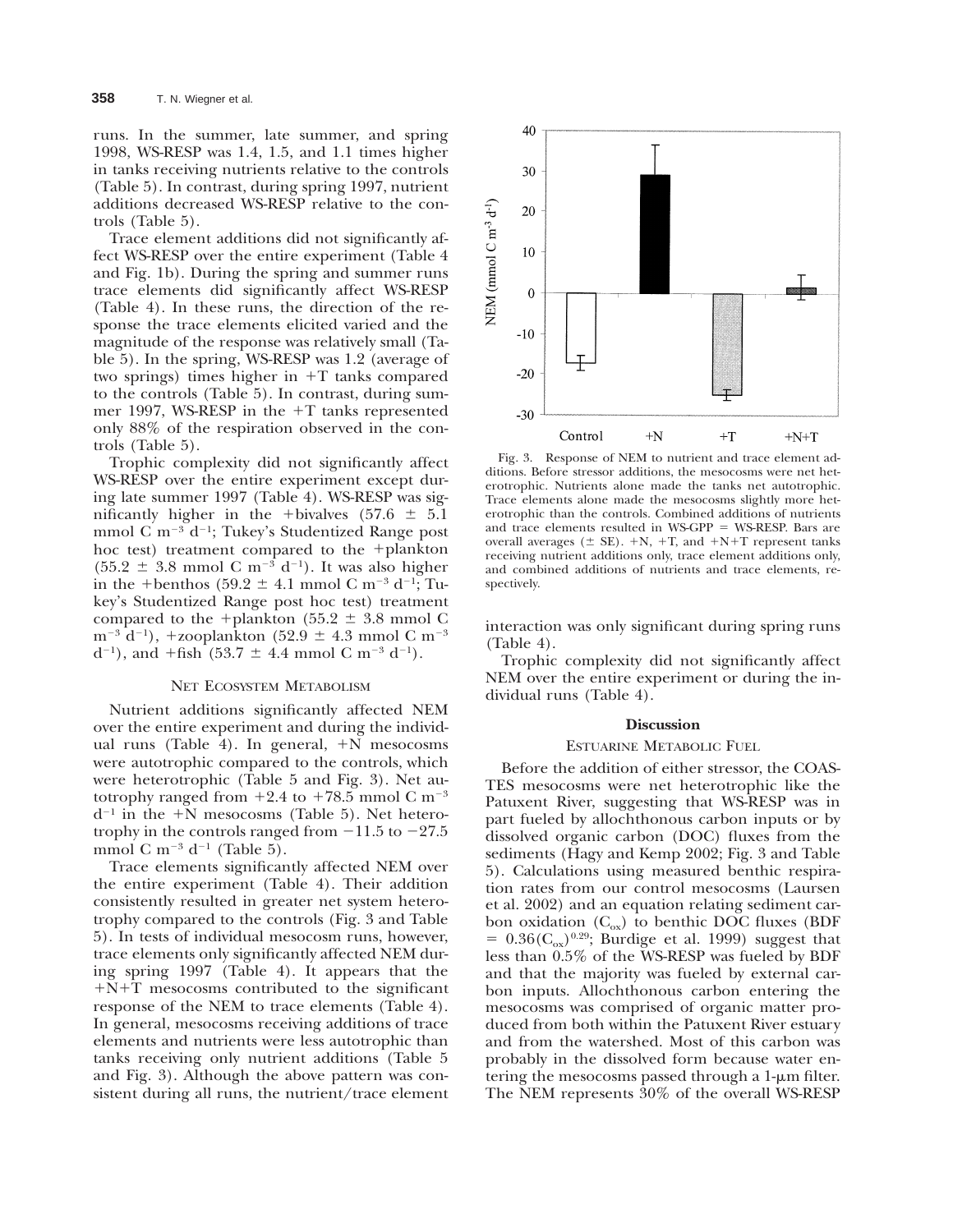in the control mesocosms; this is the minimum fraction of respiration that was fueled by allochthonous carbon if some of the autochthonous carbon produced within our tanks was buried or exported during the 24-h period over which our measurements were made. External inputs of carbon to rivers, lakes, and estuaries have been shown to support a similar percentage of WS-RESP in these environments (Smith and Hollibaugh 1993; Smith and Kemp 1995; Howarth et al. 1996; Cole et al. 2000). These studies do not distinguish how much of the respired allochthonous carbon is in the dissolved or particulate form. Our results suggest that DOC may be an important carbon source fueling estuarine metabolism. Estuarine DOC lability studies have found that  $\sim$  30% of estuarine DOC is bioavailable (Servais et al. 1987; Aminot et al. 1990; Middelboe et al. 1992; Zweifel et al. 1993; reviewed in Wiegner and Seitzinger 2001). In the coastal Chesapeake Bay, DOC can comprise up to 80% of the total organic carbon (TOC; Fisher et al. 1998); our results suggest that 24% of the TOC may be removed by respiration of DOC.

## EFFECTS OF NUTRIENTS

Nutrient additions stimulated WS-GPP and to a lesser extent WS-RESP (Fig. 1a) resulting in net system autotrophy (Fig. 3). Previous studies have reported similar patterns in mesocosm and natural systems (Nixon et al. 1984; Oviatt et al. 1986a,b, 1995; D'Avanzo et al. 1996), yet few have examined why the magnitude of the response to nutrients by primary production and respiration differs. A dampened heterotrophic response to nutrient additions in the COASTES mesocosms may have occurred because of an inefficient or weakly coupled carbon flow between the autotrophs and heterotrophs. Uncoupling between these organisms can be related to the food web structure where there is top-down grazing of bacterioplankton (Carlson et al. 1996; Bird and Karl 1999) or a differential size partitioning of plankton community production and respiration (Smith and Kemp 2001). In addition, the quantity and quality of phytoplankton-derived carbon available to the bacteria may affect the coupling between WS-GPP and WS-RESP (Blight et al. 1995; Lochte et al. 1997; Carlson et al. 1998; Bird and Karl 1999; Serret et al. 1999). Bacterial utilization of allochthonous carbon may also contribute to an uncoupling between autotrophic and heterotrophic processes (Findlay et al. 1991; del Giorgio and Peters 1994; del Giorgio et al. 1999; Wikner and Hagströem 1999).

A dampened heterotrophic response to nutrients in the COASTES mesocosms may have resulted from several of the above factors. Nutrient additions weakly increased the rate of heterotrophic nanoflagellate (HNAN) grazing on bacteria during this (Gilmour and McManus unpublished data) and previous COASTES experiments (Breitburg et al. 1999). The heterotrophs may have also been consuming allochthonous carbon in addition to phytoplankton carbon. Approximately 30% of the carbon respired in our control tanks came from external sources; this percentage may represent the baseline respiration supported by allochthonous carbon in all our treatments. The size distribution of the plankton may also have played a role in the observed uncoupling. Previous studies in Chesapeake Bay have shown that the primary production driven by the  $> 3 \mu$ m fraction is not coupled to total plankton community respiration driven by the  $\leq 3$  µm fraction (Smith and Kemp 2001). This relationship may explain why WS-GPP by large diatoms (Riedel et al. 2003) in our nutrient tanks responded to a greater extent to nutrients than WS-RESP (Fig. 1a).

Nutrient additions made the COASTES mesocosms net autotrophic (Fig. 3). Both the water column and benthos were net autotrophic in the  $+N$ tanks (calculated from our data and data from Laursen et al. 2002) suggesting that the net system production was not being respired, but rather exported and/or buried. Overall, we estimate that approximately 31% of the WS-GPP was exported from and/or buried in the  $+N$  tanks. Net system autotrophy has been observed in several temperate eutrophic estuaries (Nixon and Pilson 1984; Nixon et al. 1995; D'Avanzo et al. 1996; Kemp et al. 1997). Ten to 28% of the primary production in Narragansett Bay is estimated to be exported, while 5% to 10% is buried (Nixon and Pilson 1984; Nixon et al. 1995). In contrast, only 8% and 6% of the primary production in Chesapeake Bay is exported and buried, respectively (Kemp et al. 1997). NEM in coastal mesocosms has also been shown to switch from net heterotrophy to autotrophy with the addition of nutrients (Oviatt et al. 1986b). Ten to 15% of the net system production was exported from the mesocosms receiving nutrients, while 0% to 8% was buried (calculated from data in Oviatt et al. 1986b). Our results in conjunction with the literature suggest that estuaries receiving increased nutrient loads may be an important carbon source for downstream shelf areas (Odum 1971; Nixon and Pilson 1984; Kemp et al. 1997).

### EFFECTS OF TRACE ELEMENTS

The effects of trace elements at the whole system scale were not as apparent or consistent until nutrients were added to the COASTES mesocosms. The response of WS-GPP to nutrients was significantly dampened in the presence of trace elements whereas respiration was unaffected suggesting that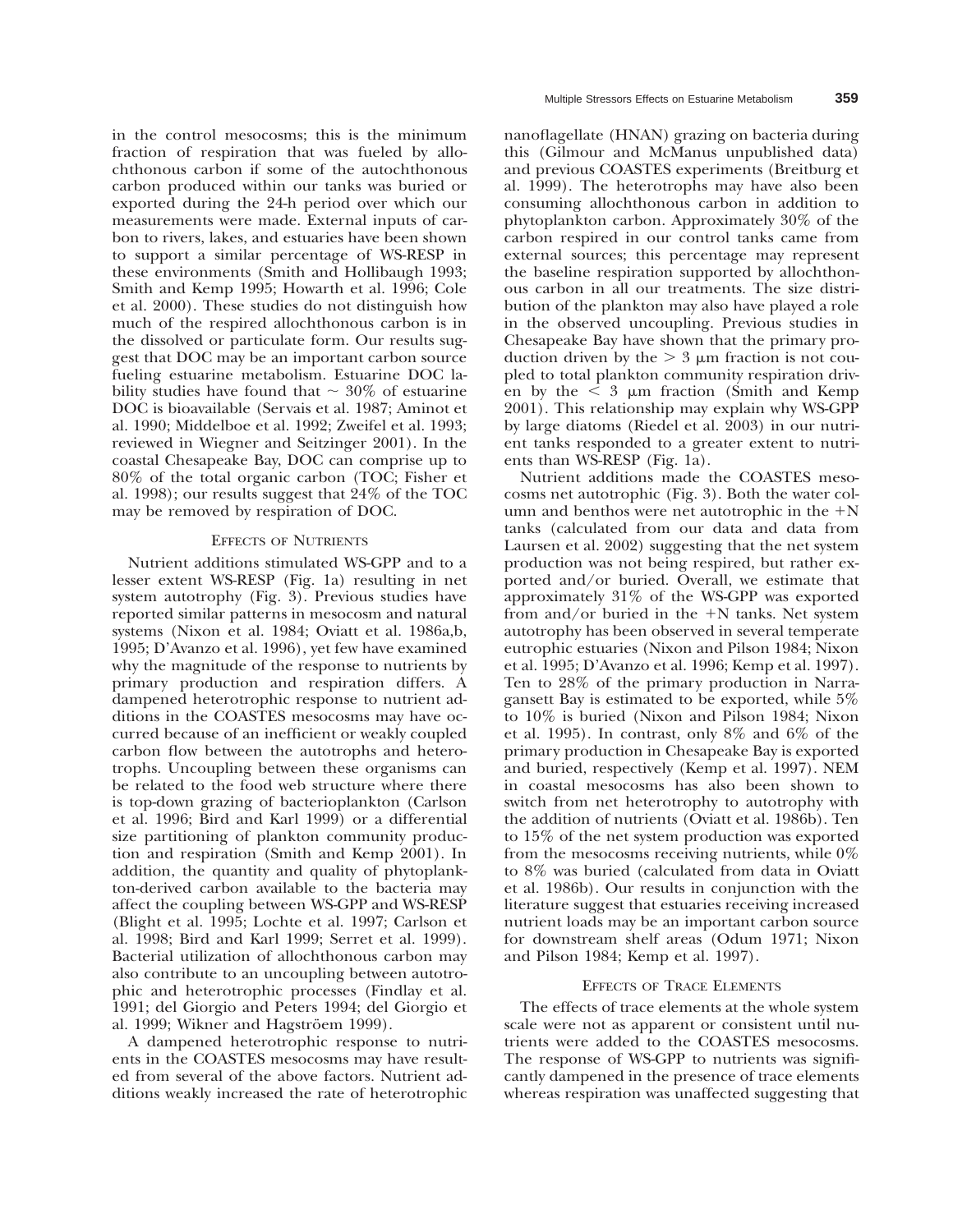autotrophs and heterotrophs were affected differently by these stressors (Fig. 1c). Trace element effects on phytoplankton are well established (Sunda 1988–1989, 1994). They affect phytoplankton community composition, phytoplankton carbon, chlorophyll *a* concentration, primary production, and cell density (Sanders and Cibik 1985a; Brand et al. 1986; Sanders and Riedel 1998). In the  $+N$ COASTES mesocosms, the effect of trace elements were more pronounced; this may have occurred because some trace elements, like arsenate, are taken up by the same mechanisms as phosphate in phytoplankton (Planas and Healy 1978; Sanders 1979; Sanders and Windom 1980). The phytoplankton species most affected by trace elements were centric diatoms (Riedel et al. 2003); previous experiments have reported similar results (Sanders and Vermersch 1982; Sanders and Cibik 1985b; Sanders et al. 1989; Breitburg et al. 1999). However, some studies have found that certain diatoms are less sensitive to trace elements illustrating that effects of these contaminants are species-specific (Brand et al. 1986). In the context of the estuary, our results suggest that elevated trace element loads may dampen the response of primary production to nutrients, lessening the effects of eutrophication.

Heterotrophic bacteria are major contributors to estuarine respiration (Williams 1981; Hopkinson et al. 1989; Sand-Jensen et al. 1990; Sampou and Kemp 1994). In the COASTES mesocosms, effects of trace elements on these heterotrophs varied in  $+N+T$  tanks; bacterial cell density significantly decreased while bacteria production was unaffected (Gilmour and Ward unpublished data). Their experiments using 14C-labelled substrates during the spring 1998 suggest that at some point in time trace elements decreased bacterial growth efficiency. WS-RESP and bacterial measurements together suggest that trace elements (with and without nutrients) may have decreased bacterial growth efficiency resulting in a higher respiration per cell. Although bacterial production did not change when trace elements were added, it is possible that proteins synthesized were being used to contend with high toxic trace element concentrations instead of being allocated for growth, resulting in a lower bacterial growth efficiency. Mechanisms used by bacteria to cope with these contaminants include internal and external elemental precipitation, syntheses of element binding/chelating organic compounds, and methylation (Gadd and Griffiths 1978).

## EFFECTS OF TROPHIC COMPLEXITY

Food web structure has been shown to affect the primary productivity of some aquatic ecosystems

(Elmgren et al. 1980; Carpenter et al. 1987; Alpine and Cloern 1992; Heath et al. 1995; Caraco et al. 1997; Carpenter et al. 2001). In our study, WS-GPP was significantly affected by trophic complexity in  $+N$  tanks (Table 4); it was lower in mesocosms with bivalves (both  $+$ bivalves and  $+$ benthos) relative to those without bivalves (Fig. 2). Measurements of 14C-primary production and chlorophyll *a* were also significantly affected by trophic complexity, even though the effects were not exclusive to  $+N$ tanks (Breitburg unpublished data). Our results are not surprising given the fact that suspensionfeeding bivalves have been shown to markedly decrease primary production in nutrient-rich aquatic environments (e.g., Cloern 1982; Cohen et al. 1984; Alpine and Cloern 1992; Caraco et al. 1997). In the Patuxent River estuary, it is estimated that suspension-feeding bivalves can remove up to 40% of the estuarine primary production (Gerritsen et al. 1994). In a marine mesocosm study, phytoplankton bloomed in mesocosms where the fuel oil had markedly reduced the number of the benthic suspension feeders in contrast to the controls (Elmgren et al. 1980). However, effects of suspension-feeding bivalves on primary production are not ubiquitous. In a study using *Mercenaria mercenaria,* clam additions increased 14C-primary production relative to the controls due to an increased flux of dissolved inorganic nitrogen from the benthos (Doering et al. 1986).

Effects of trophic complexity on WS-RESP have not been as extensively studied as those for primary production. However, food web structure has been shown to affect pelagic and benthic respiration (Murphy and Kremer 1985; Doering et al. 1987; Pace and Cole 2000). In our study, trophic complexity did not significantly affect WS-RESP except during late summer 1997 when WS-RESP was significantly higher in treatments with bivalves (both +bivalves and +benthos). Benthic respiration was also significantly higher in treatments with bivalves during this run (Laursen et al. 2002). Increased WS-RESP and benthic respiration may be attributed to suspension-feeding bivalves, which accelerate carbon export from the water column to the benthos via filtration and defecation (Haven and Morales-Alamo 1966, 1972; Doering et al. 1986; Grant et al. 1995; Roditi et al. 1997). Fecal and pseudo fecal pellets may stimulate benthic microbial growth and, accordingly, respiration by maintaining a logarithmic growth phase of bacteria on the pellets (Dame 1996). Up to 20% of the increased oxygen consumption in the sediments relative to the controls in the COASTES mesocosms could be accounted for by respiration of the bivalves located on the sediments (Laursen et al. 2002). Similarly, in Colorado Lagoon, California,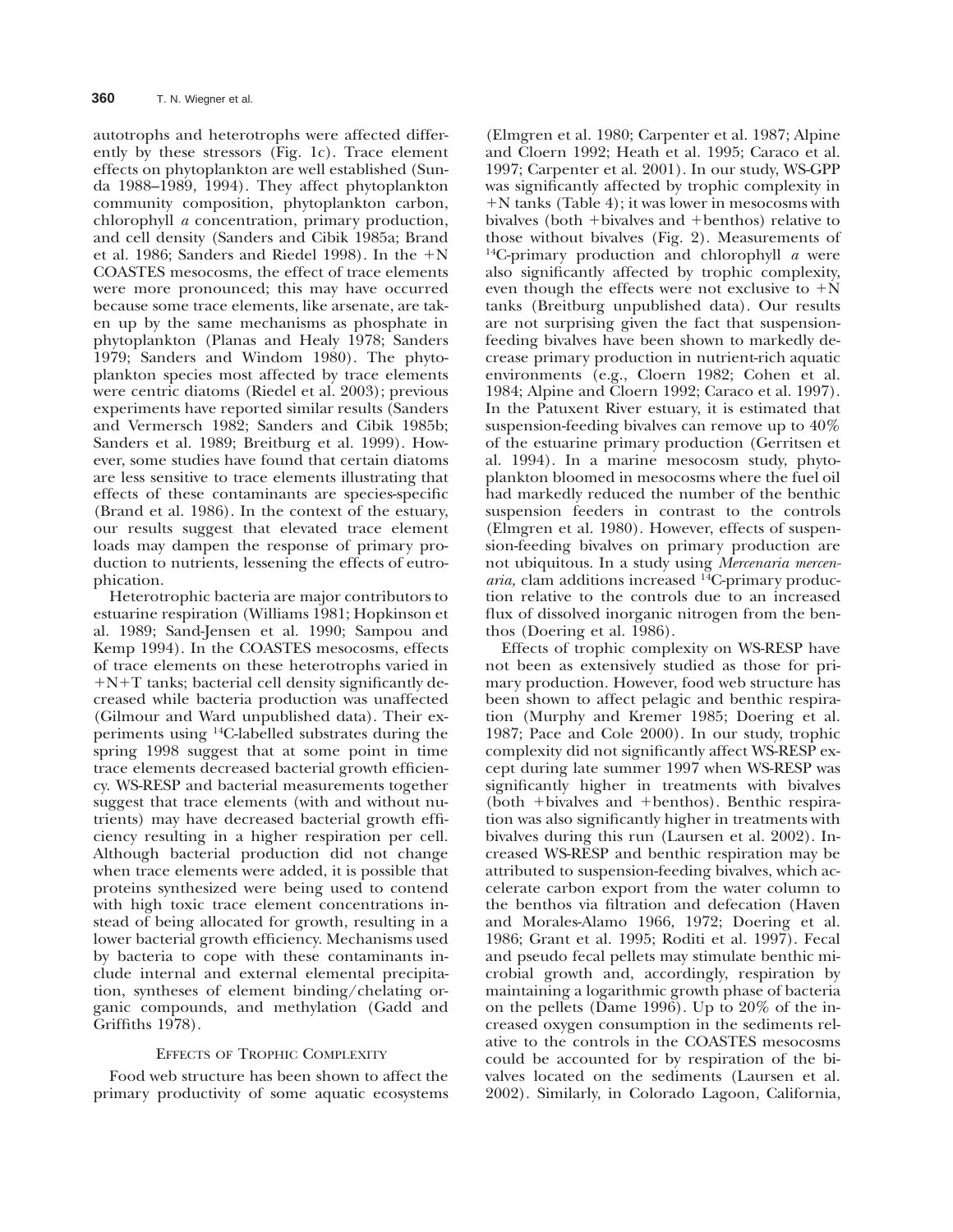*M. mercenaria* respiration was estimated to be 68% of the benthic respiration (Murphy and Kremer 1985).

Like WS-RESP, effects of trophic complexity on NEM have not been extensively examined. To our knowledge, there is only one other study that has examined trophic complexity effects on NEM. In that study, food web structure affected NEM in lakes receiving nutrient additions (Cole et al. 2000). The response of NEM to nutrients was topdown controlled; lakes were net autotrophic with a piscivorous food web and net heterotrophic with a planktivorous food web (Cole et al. 2000). Trophic complexity did not significantly affect NEM in our study although its effects on WS-GPP were detected in  $+N$  mesocosms (Table 4). Effects of trophic complexity on NEM in  $+N$  tanks may have not been detected because the magnitude of the NEM response to nutrients was much greater than the response of WS-GPP to trophic complexity.

## IMPLICATIONS FOR ESTUARINE SYSTEMS

Human activities in watersheds and along the coast are resulting in increased export of nutrients and trace element contaminants to estuaries. These activities may also be changing the estuarine food web structure and dynamics. Our results suggest that these pollutants, alone and in combination, as well as the trophic complexity of the system, may affect the production, consumption, and flow of organic carbon in coastal areas. Nutrients enhanced WS-GPP and to a lesser extent WS-RESP in our system, shifting it from net heterotrophy to net autotrophy. The resulting net production was exported from or buried in the system. Bivalves also significantly reduced this nutrient-stimulated production. The addition of trace elements alone did not affect WS-GPP and WS-RESP to the same extent as nutrients and their effects were more variable, though additions of trace elements alone consistently made the system more net heterotrophic than the controls. When trace elements were added with nutrients, the nutrient-enriched system became less autotrophic. The effect of trace elements on NEM occurred primarily through reductions in WS-GPP rather than increases in WS-RESP. Our results suggest that the interactions between nutrient and trace element stressors on NEM are not additive. Both the direction and magnitude of the autotrophic and heterotrophic response to these stressors are different.

#### **ACKNOWLEDGMENTS**

We thank M. Bundy, D. Connell, D. Davis, R. DeKorsey, C. Gilmour, M. Grove, E. Haberkern, G. McManus, K. Murray, R. Osman, G. Riedel, J. Smallwood, R. Stankelis, R. Styles, M. Ward, and M. Weinstein for their help with field work and data analyses. R. Burk, C. Hatfield, and A. Laursen graciously provided

statistical advice. This research was funded by a grant from the National Oceanic and Atmospheric Administration, award No. NA66RG0129, The Importance of Understanding Multiple Stressors on Coastal Ecosystems (COASTES). The views expressed herein are those of the authors and do not necessarily reflect the views of the National Oceanic and Atmospheric Administration or any of its sub-agencies.

#### LITERATURE CITED

- ALPINE, A. E. AND J. E. CLOERN. 1992. Trophic interactions and direct physical effects control phytoplankton biomass and production in an estuary. *Limnology and Oceanography* 37:946– 955.
- AMINOT, A., M. A. EL-SAYED, AND R. KEROUEL. 1990. Fate of natural and anthropogenic dissolved organic carbon in the macrotidal Elorn estuary (France). *Marine Chemistry* 29:255–275.
- BALDWIN, B. S. AND R. I. E. NEWELL. 1991. Omnivorous feeding by planktotrophic larvae of the eastern oyster *Crassostrea virginica. Marine Ecology Progress Series* 78:285–301.
- BEERS, J. R., G. L. STEWART, AND K. D. HOSKINS. 1977. Dynamics of micro-zooplankton populations treated with copper: Controlled ecosystem pollution experiment. *Bulletin of Marine Science* 27:66–79.
- BIRD, D. F. AND D. M. KARL. 1999. Uncoupling of bacteria and phytoplankton during the austral spring bloom in Gerlache Strait, Antarctic Peninsula. *Aquatic Microbial Ecology* 19:13–27.
- BLIGHT, S. P., T. L. BENTLEY, D. LEFEVRE, C. ROBINSON, R. RO-DRIGUES, J. ROWLANDS, AND P. LEB. WILLIAMS. 1995. Phasing of autotrophic and heterotrophic plankton metabolism in a temperate coastal ecosystem. *Marine Ecology Progress Series* 128: 61–75.
- BRAND, L. E., W. G. SUNDA, AND R. R. L. GUILLARD. 1986. Reduction of marine phytoplankton reproduction rates by copper and cadmium. *Journal of Experimental Marine Biology and Ecology* 96:225–250.
- BREITBURG, D. L., J. W. BAXTER, C. A. HATFIELD, R. W. HOWARTH, C. G. JONES, G. M. LOVETT, AND C. WIGAND. 1998. Understanding effects of multiple stressors: Ideas and challenges, p. 416– 431. *In* M. L. Pace and P. M. Groffman (eds.), Successes, Limitations, and Frontiers in Ecosystem Science. Springer-Verlag, New York.
- BREITBURG, D. L., J. G. SANDERS, C. C. GILMOUR, C. A. HATFIELD, R. W. OSMAN, G. F. RIEDEL, S. P. SEITZINGER, AND K. G. SELL-NER. 1999. Variability in responses to nutrients and trace elements, and transmission of stressor effects through an estuarine food web. *Limnology and Oceanography* 44:837–863.
- BURDIGE, D. J., W. M. BERELSON, K. H. COALE, J. MCMANUS, AND K. S. JOHNSON. 1999. Fluxes of dissolved organic carbon from California continental margin sediments. *Geochimica et Cosmochimica Acta* 63:1507–1515.
- CARACO, N. F., J. J. COLE, P. A. RAYMOND, D. L. STRAYER, M. L. PACE, S. E. G. FINDLAY, AND D. T. FISCHER. 1997. Zebra mussel invasion in a large turbid river: Phytoplankton response to increased grazing. *Ecology* 78:588–602.
- CARIGNAN, R., D. PLANAS, AND C. VIS. 2000. Planktonic production and respiration in oligotrophic Shield lakes. *Limnology and Oceanography* 45:189–199.
- CARLSON, C. A., H. W. DUCKLOW, D. A. HANSELL, AND W. O. SMITH, JR. 1998. Organic carbon partitioning during spring phytoplankton blooms in the Ross Sea polynya and the Sargasso Sea. *Limnology and Oceanography* 43:375–386.
- CARLSON, C. A., H. W. DUCKLOW, AND T. D. SLEETER. 1996. Stocks and dynamics of bacterioplankton in the northwestern Sargasso Sea. *Deep-Sea Research II* 43:491–515.
- CARPENTER, S. R., J. J. COLE, J. R. HODGSON, J. F. KITCHELL, M. L. PACE, D. BADE, K. L. COTTINGHAM, T. E. ESSINGTON, J. N. HOUSER, AND D. E. SCHINDLER. 2001. Trophic cascades, nutrients, and lake productivity: Whole-lake experiments. *Ecological Monographs* 71:163–186.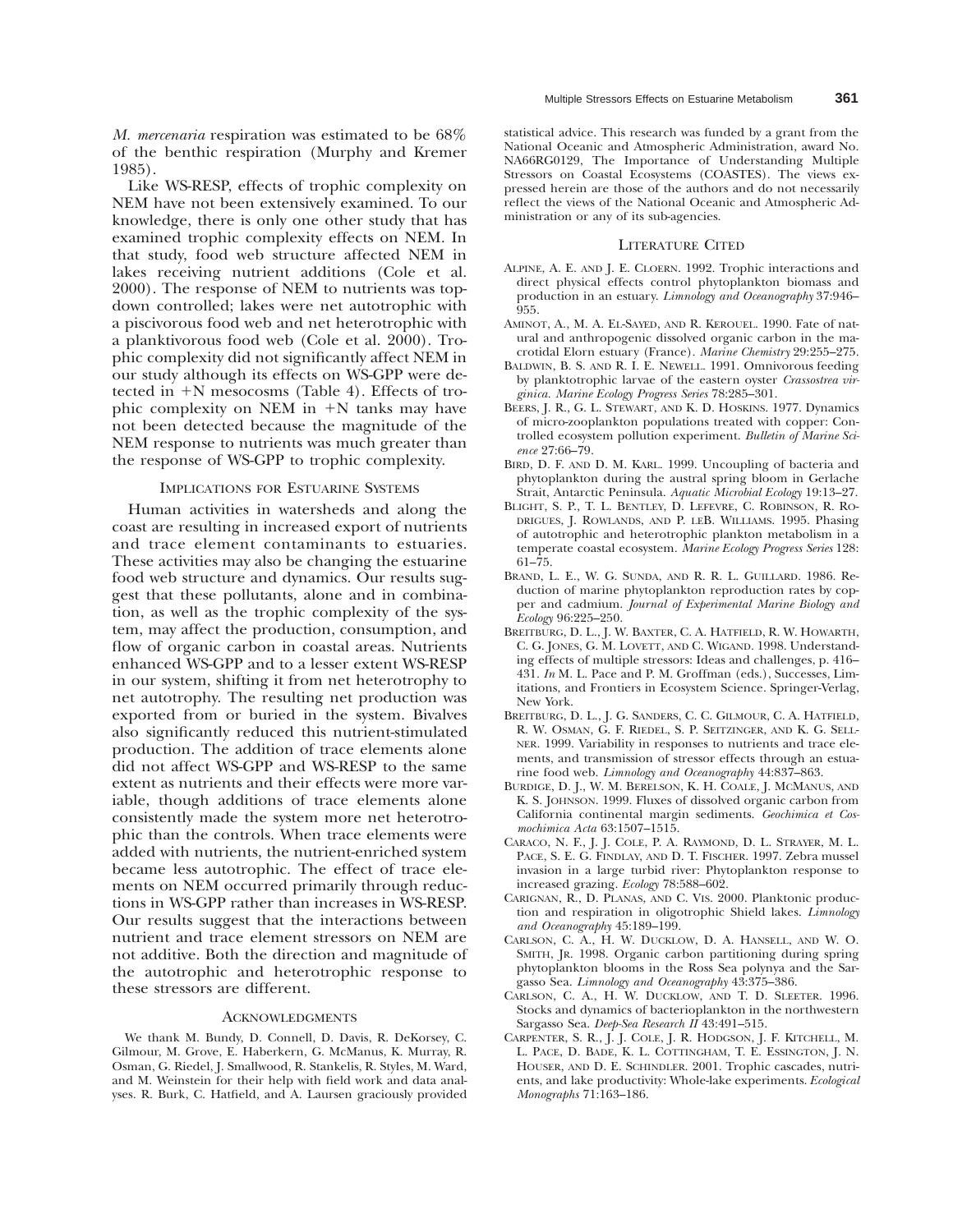- CARPENTER, S. R., J. F. KITCHELL, J. R. HODGSON, P. A. COCHRAN, J. J. ELSER, M. M. ELSER, D. M. LODGE, D. KRETCHMER, X. HE, AND C. N. VON ENDE. 1987. Regulation of lake primary productivity by food web structure. *Ecology* 68:1863–1875.
- CLOERN, J. E. 1982. Does the benthos control phytoplankton biomass in South San Francisco Bay? *Marine Ecology Progress Series* 9:191–202.
- COHEN, R. R. H., P. V. DRESLER, E. J. P. PHILLIPS, AND R. L. CORY. 1984. The effects of the Asiatic clam, *Corbicula fluminea,* on phytoplankton of the Potomac River, Maryland. *Limnology and Oceanography* 29:170–180.
- COLE, J. J. AND N. F. CARACO. 1998. Atmospheric exchange of carbon dioxide in a low-wind oligotrophic lake measured by the addition of SF<sub>6</sub>. *Limnology and Oceanography* 43:647-656.
- COLE, J. J., S. FINDLAY, AND M. L. PACE. 1988. Bacterial production in fresh and saltwater ecosystems: A cross-system overview. *Marine Ecology Progress Series* 43:1–10.
- COLE, J. J., M. L. PACE, S. R. CARPENTER, AND J. F. KITCHELL. 2000. Persistence of net heterotrophy in lakes during nutrient addition and food web manipulations. *Limnology and Oceanography* 45:1718–1730.
- CROSBY, M. P., R. I. E. NEWELL, AND C. J. LANGDON. 1990. Bacterial mediation in the utilization of carbon and nitrogen from detrital complexes by *Crassostrea virginica. Limnology and Oceanography* 35:625–639.
- DAME, R. F. 1996. Ecology of Marine Bivalves: An Ecosystem Approach. CRC Press, New York.
- D'AVANZO, C., J. N. KREMER, AND S. C. WAINRIGHT. 1996. Ecosystem production and respiration in response to eutrophication in shallow temperate estuaries. *Marine Ecology Progress Series* 141:263–274.
- DEL GIORGIO, P. A. AND R. H. PETERS. 1994. Patterns in planktonic P: R ratios in lakes: Influence of lake trophy and dissolved organic carbon. *Limnology and Oceanography* 39:772– 787.
- DEL GIORGIO, P. A., J. J. COLE, N. F. CARACO, AND R. H. PETERS. 1999. Linking planktonic biomass and metabolism to net gas fluxes in northern temperate lakes. *Ecology* 80:1422–1431.
- D'ELIA, C. F., J. G. SANDERS, AND W. R. BOYNTON. 1986. Nutrient enrichment studies in a coastal-plain estuary: Phytoplankton growth in large-scale continuous cultures. *Canadian Journal of Fisheries and Aquatic Sciences* 43:397–406.
- DOERING, P. H., J. R. KELLY, C. A. OVIATT, AND T. W. SOWERS. 1987. Effect of the hard clam *Mercenaria mercenaria* on benthic fluxes of inorganic nutrients and gases. *Marine Biology* 94:377– 383.
- DOERING, P. H., C. A. OVIATT, AND J. R. KELLY. 1986. The effects of the filter-feeding clam *Mercenaria mercenaria* on carbon cycling in experimental marine mesocosms. *Journal of Marine Research* 44:839–861.
- ELMGREN, R., G. A. VARGO, J. F. GRASSLE, J. P. GRASSLE, D. R. HEINLE, G. LANGLOIS, AND S. L. VARGO. 1980. Trophic interactions in experimental marine ecosystems perturbed by oil, p. 779–800. *In* J. P. Giesy (ed.), Microcosms in Ecological Research. Technical Information Center, U.S. Department of Energy, Springfield, Virginia.
- FALKOWSKI, P. G. AND J. A. RAVEN. 1997. Aquatic Photosynthesis. Blackwell Science, Malden, Massachusetts.
- FINDLAY, S., M. L. PACE, D. LINTS, J. J. COLE, N. F. CARACO, AND B. PEIERLS. 1991. Weak coupling of bacterial and algal production in a heterotrophic ecosystem: The Hudson River estuary. *Limnology and Oceanography* 36:268–278.
- FISHER, T. R., J. D. HAGY, AND E. ROCHELLE-NEWALL. 1998. Dissolved and particulate organic carbon in Chesapeake Bay. *Estuaries* 21:215–229.
- FÖRSTNER, U. 1983a. Metal concentrations in river, lake, and ocean waters, p. 71–109. *In* U. Förstner and G. T. W. Wittmann (eds.), Metal Pollution in the Aquatic Environment. Springer-Verlag, New York.
- FÖRSTNER, U. 1983b. Assessment of metal pollution in rivers and estuaries, p. 395–423. *In* I. Thornton (ed.), Applied Environmental Geochemistry. Academic Press, New York.
- GADD, G. M. AND A. J. GRIFFITHS. 1978. Microorganisms and heavy metal toxicity. *Microbial Ecology* 4:303–317.
- GAMBLE, J. C., J. M. DAVIES, AND J. H. STEELE. 1977. Loch Ewe bag experiment. *Bulletin of Marine Science* 27:146–175.
- GERRITSEN, J., A. F. HOLLAND, AND D. E. IRVINE. 1994. Suspension-feeding bivalves and the fate of primary production: An estuarine model applied to Chesapeake Bay. *Estuaries* 17:403– 416.
- GRANT, J., A. HATCHER, D. B. SCOTT, P. POCKLINGTON, C. T. SCHAFER, AND G. V. WINTERS. 1995. A multidisciplinary approach to evaluating impacts of shellfish aquaculture on benthic communities. *Estuaries* 18:124–144.
- HAVEN, D. S. AND R. MORALES-ALAMO. 1966. Aspects of biodeposition by oysters and other invertebrate filter feeders. *Limnology and Oceanography* 11:487–498.
- HAVEN, D. S. AND R. MORALES-ALAMO. 1972. Biodeposition as a factor in sedimentation of fine suspended solids in estuaries. *Geological Society of America, Inc. Memoir* 133:121–130.
- HAGY, J. D. 1996. Residence times and net ecosystem processes in Patuxent River estuary. M.S. Thesis, University of Maryland, College Park, Maryland.
- HEATH, R. T., G. L. FAHNENSTIEL, W. S. GARDNER, J. F. CAVALET-TO, AND S.-J. HWANG. 1995. Ecosystem-level effects of zebra mussels (*Dreissena polymorpha*): An enclosure experiment in Saginaw Bay, Lake Huron. *Journal of Great Lakes Research* 21: 501–516.
- HEINLE, D. R. 1966. Production of a calenoid copepod, *Acartia tonsa,* in the Patuxent River estuary. *Chesapeake Science* 7:59– 74.
- HOPKINSON, C. S., B. SHERR, AND W. J. WIEBE. 1989. Size fractionated metabolism of coastal microbial plankton. *Marine Ecology Progress Series* 51:155–166.
- HOWARTH, R. W. 1988. Nutrient limitation of net primary production in marine ecosystems. *Annual Review of Ecology* 19:89– 110.
- HOWARTH, R. W., R. SCHNEIDER, AND D. SWANEY. 1996. Metabolism and organic carbon fluxes in the tidal freshwater Hudson River. *Estuaries* 19:848–865.
- JICKELLS, T. D. 1998. Nutrient biogeochemistry of the coastal zone. *Science* 281:217–222.
- KEMP, W. M., E. M. SMITH, M. MARVIN-DIPASQUALE, AND W. R. BOYNTON. 1997. Organic carbon balance and net ecosystem metabolism in Chesapeake Bay. *Marine Ecology Progress Series* 150:229–248.
- KLERKS, P. L. AND J. S. LEVINTON. 1989. Effects of heavy metals in a polluted aquatic ecosystem, p. 41–67. *In* S. A. Levin, M. A. Harwell, J. R. Kelly, and K. D. Kimball (eds.), Ecotoxicology: Problems and Approaches. Springer-Verlag, New York.
- KNEIB, R. T. 1986. The role of *Fundulus heteroclitus* in salt marsh trophic dynamics. *American Zoologist* 26:259–269.
- LANGDON, C. J. AND R. I. E. NEWELL. 1990. Utilization of detritus and bacteria as food sources by two bivalve suspension-feeders, the oyster *Crassostrea virginica* and the mussel *Geukensia demissa. Marine Ecology Progress Series* 58:299–310.
- LAURSEN, A. E., S. P. SEITZINGER, R. DEKORSEY, J. G. SANDERS, D. L. BREITBURG, AND R. W. OSMAN. 2002. Multiple stressors in an estuarine system: Effects of nutrients, trace elements, and trophic complexity on benthic photosynthesis and respiration. *Estuaries* 25:57–69.
- LOCHTE, K., P. K. BJøRNSEN, H. GIESENHAGEN, AND A. WEBER. 1997. Bacterial standing stock and production and their relation to phytoplankton in the Southern Ocean. *Deep-Sea Research II* 44:321–340.
- MARINO, R. AND R. W. HOWARTH. 1993. Atmospheric oxygen exchange in the Hudson River: Dome measurements and comparison with other natural waters. *Estuaries* 16:433–445.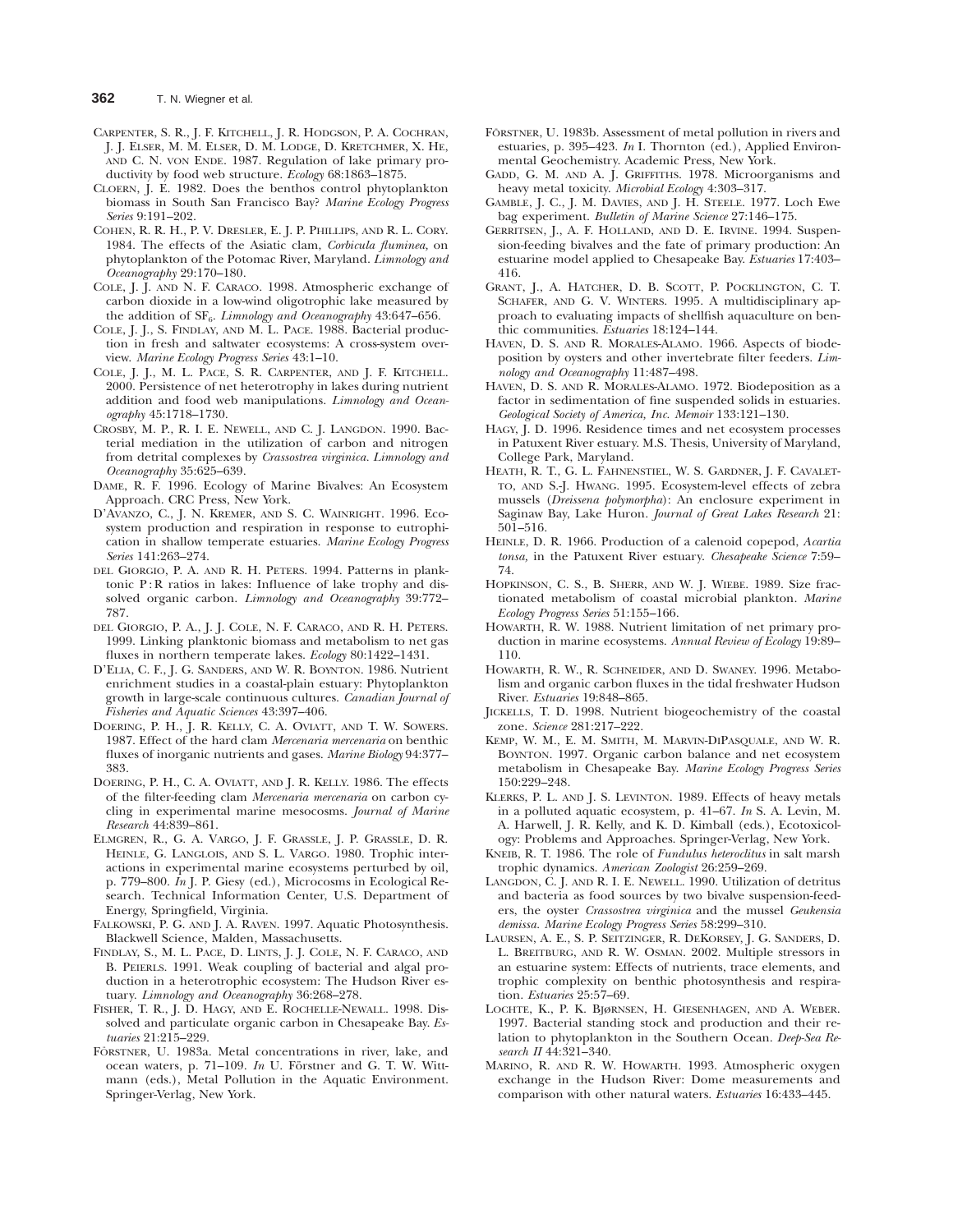- MIDDELBOE, M., B. NIELSEN, AND M. SøNDERGAARD. 1992. Bacterial utilization of dissolved organic carbon (DOC) in coastal waters-determination of growth yield. *Archiv fu¨r Hydrobiologie Ergebnisse der Limnologie* 37:51–61.
- MURPHY, R. C. AND J. N. KREMER. 1985. Bivalve contribution to benthic metabolism in a California lagoon. *Estuaries* 8:330– 341.
- NIXON, S. W., S. L. GRANGER, AND B. L. NOWICKI. 1995. An assessment of the annual mass balance of carbon, nitrogen, and phosphorus in Narragansett Bay. *Biogeochemistry* 31:15–61.
- NIXON, S. W. AND M. E. Q. PILSON. 1984. Estuarine total system metabolism and organic exchange calculated from nutrient ratios: An example from Narragansett Bay, p.261–290. *In* V. S. Kennedy (ed.), The Estuary as a Filter. Academic Press, Orlando, Florida.
- NIXON, S. W., M. E. Q. PILSON, C. A. OVIATT, P. DONAGHAY, B. SULLIVAN, S. SEITZINGER, D. RUDNICK, AND J. FRITHSEN. 1984. Eutrophication of a coastal marine ecosystem—An experimental study using the MERL microcosms, p. 105–135. *In* M. J. R. Fasham (ed.), Flows of Energy and Materials in Marine Ecosystems. Plenum Press, New York.
- NRIAGU, J. O. 1990. Global metal pollution poisoning the biosphere? *Environment* 32:7–33.
- ODUM, E. P. 1971. Fundamentals of Ecology, 3rd edition. W. B. Saunders Company, Philadelphia, Pennsylvania.
- ODUM, H. T. AND C. M. HOSKIN. 1958. Comparative studies on the metabolism of marine waters. *Publications of the Institute of Marine Science* 5:16–46.
- OVIATT, C. A., D. T. RUDNICK, A. A. KELLER, P. A. SAMPOU, AND G. T. ALMQUIST. 1986a. A comparison of system  $(O_2 \text{ and } CO_2)$ and C-14 measurements of metabolism in estuarine mesocosms. *Marine Ecology Progress Series* 28:57–67.
- OVIATT, C. A., A. A. KELLER, P. A. SAMPOU, AND L. L. BEATTY. 1986b. Patterns of productivity during eutrophication: A mesocosm experiment. *Marine Ecology Progress Series* 28:69–80.
- OVIATT, C. A., P. H. DOERING, B. L. NOWICKI, AND A. ZOPPINI. 1993. Net system production in coastal waters as a function of eutrophication, seasonality, and benthic macrofaunal abundance. *Estuaries* 16:247–254.
- OVIATT, C., P. DOERING, B. NOWICKI, L. REED, J. COLE, AND J. FRITHSEN. 1995. An ecosystem level experiment on nutrient limitation in temperate coastal marine environments. *Marine Ecology Progress Series* 116:171–179.
- PACE, M. L. AND J. J. COLE. 2000. Effects of whole-lake manipulations of nutrient loading and food web structure on planktonic respiration. *Canadian Journal of Fisheries and Aquatic Sciences* 57:487–496.
- PLANAS, D. AND F. P. HEALEY. 1978. Effects of arsenate on growth and phosphorus metabolism of phytoplankton. *Journal of Phycology* 14:337–341.
- RAYMOND, P. A. AND J. J. COLE. 2001. Gas exchange in rivers and estuaries: Choosing a gas transfer velocity. *Estuaries* 24:312– 317.
- REEVE, M. R., M. A. WALTER, K. DARCY, AND T. IKEDA. 1977. Evaluation of potential indicators of sub-lethal toxic stress on marine zooplankton (feeding, fecundity, respiration, and excretion): Controlled ecosystem pollution experiment. *Bulletin of Marine Science* 27:105–113.
- RIEDEL, G. F., G. R. ABBE, AND J. G. SANDERS. 1995. Silver and copper accumulation in two estuarine bivalves, the eastern oyster (*Crassostrea virginica*) and the hooked mussel (*Ischadium recurvum*) in the Patuxent River estuary, Maryland. *Estuaries* 18:445–455.
- RIEDEL, G. F., G. R. ABBE, AND J. G. SANDERS. 1998. Temporal and spatial variations of trace metal concentrations in oysters from the Patuxent River, Maryland. *Estuaries* 21:423–434.
- RIEDEL, G. F., J. G. SANDERS, AND D. L. BREITBURG. 2003. Seasonal variability in response of estuarine phytoplankton com-

munities to stress: Linkages between toxic trace elements and nutrient enrichment. *Estuaries* 26:323–339.

- RIEDEL, G. F., S. A. WILLIAMS, G. S. RIEDEL, C. C. GILMOUR, AND J. G. SANDERS. 2000. Temporal and spatial patterns of trace elements in the Patuxent River: A whole watershed approach. *Estuaries* 23:521–535.
- RODITI, H. A., D. L. STRAYER, AND S. E. G. FINDLAY. 1997. Characteristics of zebra mussel (*Dreissena polymorpha*) biodeposits in a tidal freshwater estuary. *Archiv fur Hydrobiologie* 140:207– 219.
- ROSENBERG, R. 1985. Eutrophication—The future marine coastal nuisance? *Marine Pollution Bulletin* 16:227–231.
- SAMPOU, P. AND W. M. KEMP. 1994. Factors regulating plankton community respiration in Chesapeake Bay. *Marine Ecology Progress Series* 110:249–258.
- SANDERS, J. G. 1979. Effects of arsenic speciation and phosphate concentration on arsenic inhibition of *Skeletonema costatum (Bacillariophyceae*). *Journal of Phycology* 15:424–428.
- SANDERS, J. G. AND H. L. WINDOM. 1980. The uptake and reduction of arsenic species by marine algae. *Estuarine and Coastal Marine Science* 10:555–567.
- SANDERS, J. G., J. H. BATCHELDER, AND J. H. RYTHER. 1981. Dominance of a stressed marine phytoplankton assemblage by a copper-tolerant pennate diatom. *Botanica Marina* 24:39–41.
- SANDERS, J. G. AND P. S. VERMERSCH. 1982. Response of marine phytoplankton to low levels of arsenate. *Journal of Plankton Research* 4:881–893.
- SANDERS, J. G. AND S. J. CIBIK. 1985a. Adaptive behavior of euryhaline phytoplankton communities to arsenic stress. *Marine Ecology Progress Series* 22:199–205.
- SANDERS, J. G. AND S. J. CIBIK. 1985b. Reduction of growth rate and resting spore formation in a marine diatom exposed to low levels of cadmium. *Marine Environmental Research* 16:165– 180.
- SANDERS, J. G., S. J. CIBIK, C. F. D'ELIA, AND W. R. BOYNTON. 1987. Nutrient enrichment studies in a coastal-plain estuary: Changes in phytoplankton species composition. *Canadian Journal of Fisheries and Aquatic Sciences* 44:83–90.
- SANDERS, J. G. AND S. J. CIBIK. 1988. Response of Chesapeake Bay phytoplankton communities to low levels of toxic substances. *Marine Pollution Bulletin* 19:439–444.
- SANDERS, J. G., R. W. OSMAN, AND G. F. RIEDEL. 1989. Pathways of arsenic uptake and incorporation in estuarine phytoplankton and filter-feeding invertebrates *Eurytmora affinis, Balanus improvisus,* and *Crassostrea virginica. Marine Biology* 103:319– 325.
- SANDERS, J. G. AND G. F. RIEDEL. 1998. Metal accumulation and impacts in phytoplankton, p. 59–76. *In* W. J. Langston and M. J. Bebianno (eds.), Metal Metabolism in Aquatic Environments. Chapman and Hall, London, U.K.
- SAND-JENSEN, K., L. M. JENSEN, S. MARCHER, AND M. HANSEN. 1990. Pelagic metabolism in eutrophic coastal waters during a late summer period. *Marine Ecology Progress Series* 65:63–72.
- SAÑUDO-WILHELMY, S. A. AND G. A. GILL. 1999. Impact of the Clean Water Act on the levels of toxic metals in urban estuaries: The Hudson River estuary revisited. *Environmental Science and Technology* 33:3477–3481.
- SCHINDLER, D. E., S. R. CARPENTER, J. J. COLE, J. F. KITCHELL, AND M. L. PACE. 1997. Influence of food web structure on carbon exchange between lakes and the atmosphere. *Science* 277:248–251.
- SERRET, P., E. FERNÁNDEZ, J. A. SOSTRES, AND R. ANADÓN. 1999. Seasonal compensation of microbial production and respiration in a temperate sea. *Marine Ecology Progress Series* 187:43– 57.
- SERVAIS, P., G. BILLEN, AND M. C. HASCOET. 1987. Determination of the biodegradable fraction of dissolved organic matter in waters. *Water Research* 21:445–450.
- SMITH, E. M. AND W. M. KEMP. 1995. Seasonal and regional var-